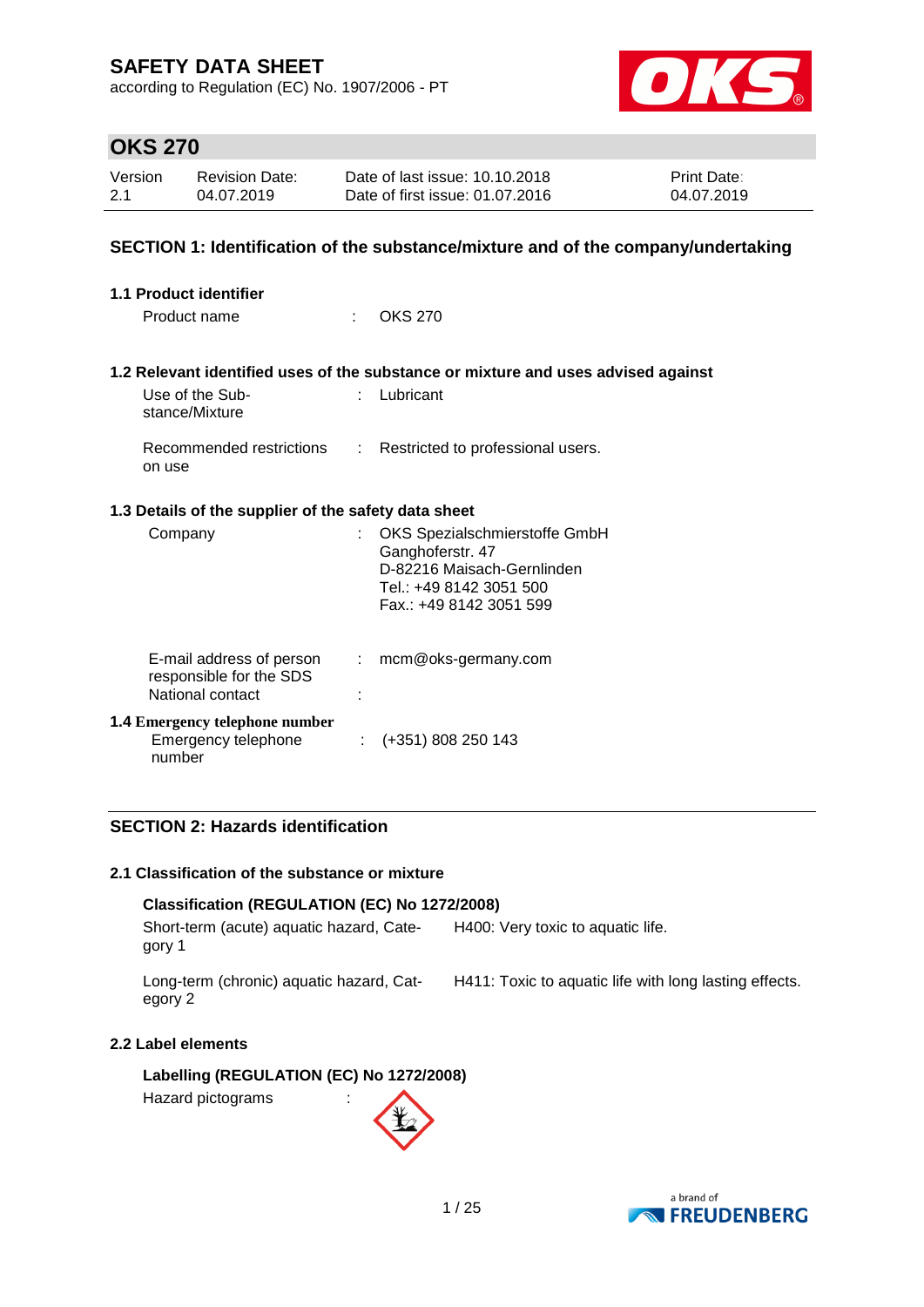according to Regulation (EC) No. 1907/2006 - PT



## **OKS 270**

| Version<br>2.1 | <b>Revision Date:</b><br>04.07.2019 |   | Date of last issue: 10.10.2018<br>Date of first issue: 01.07.2016 |                                                          | <b>Print Date:</b><br>04.07.2019 |
|----------------|-------------------------------------|---|-------------------------------------------------------------------|----------------------------------------------------------|----------------------------------|
|                | Signal word                         | ÷ | Warning                                                           |                                                          |                                  |
|                | Hazard statements                   |   | H410                                                              | Very toxic to aquatic life with long lasting<br>effects. |                                  |
|                | Precautionary statements            | ÷ | <b>Prevention:</b><br>P <sub>273</sub>                            | Avoid release to the environment.                        |                                  |
|                |                                     |   | Response:<br>P391                                                 | Collect spillage.                                        |                                  |

### **Additional Labelling**

EUH208 Contains Benzenesulfonic acid, di-C10-14-alkyl derivs., calcium salts. May produce an allergic reaction.

### **2.3 Other hazards**

This substance/mixture contains no components considered to be either persistent, bioaccumulative and toxic (PBT), or very persistent and very bioaccumulative (vPvB) at levels of 0.1% or higher.

### **SECTION 3: Composition/information on ingredients**

#### **3.2 Mixtures**

Chemical nature : Mineral oil.

PTFE solid lubricant lithium soap

#### **Hazardous components**

| Chemical name                                                | CAS-No.<br>EC-No.<br>Index-No.<br>Registration number | Classification                                                                                                    | Concentration<br>limits<br>M-Factor<br><b>Notes</b> | Concentration<br>(% w/w) |
|--------------------------------------------------------------|-------------------------------------------------------|-------------------------------------------------------------------------------------------------------------------|-----------------------------------------------------|--------------------------|
| distillates (petroleum),<br>hydrotreated heavy<br>paraffinic | 64742-54-7<br>265-157-1<br>649-467-00-8               | Asp. Tox.1; H304                                                                                                  | Note L, Note H                                      | $>= 30 - 50$             |
| Amines, N-tallow al-<br>kyltrimethylenedi-,<br>oleates       | 61791-53-5<br>263-186-4                               | Skin Irrit.2; H315<br>Eye Irrit.2; H319<br>STOT RE2; H373<br>Aquatic Acute1;<br>H400<br>Aquatic Chronic1;<br>H410 | M-Factor: 10/1                                      | $>= 2.5 - < 10$          |
| zinc oxide                                                   | 1314-13-2<br>215-222-5                                | Aquatic Acute1;<br>H400<br>Aquatic Chronic1;                                                                      | M-Factor: 1/1                                       | $>= 1 - 2.5$             |

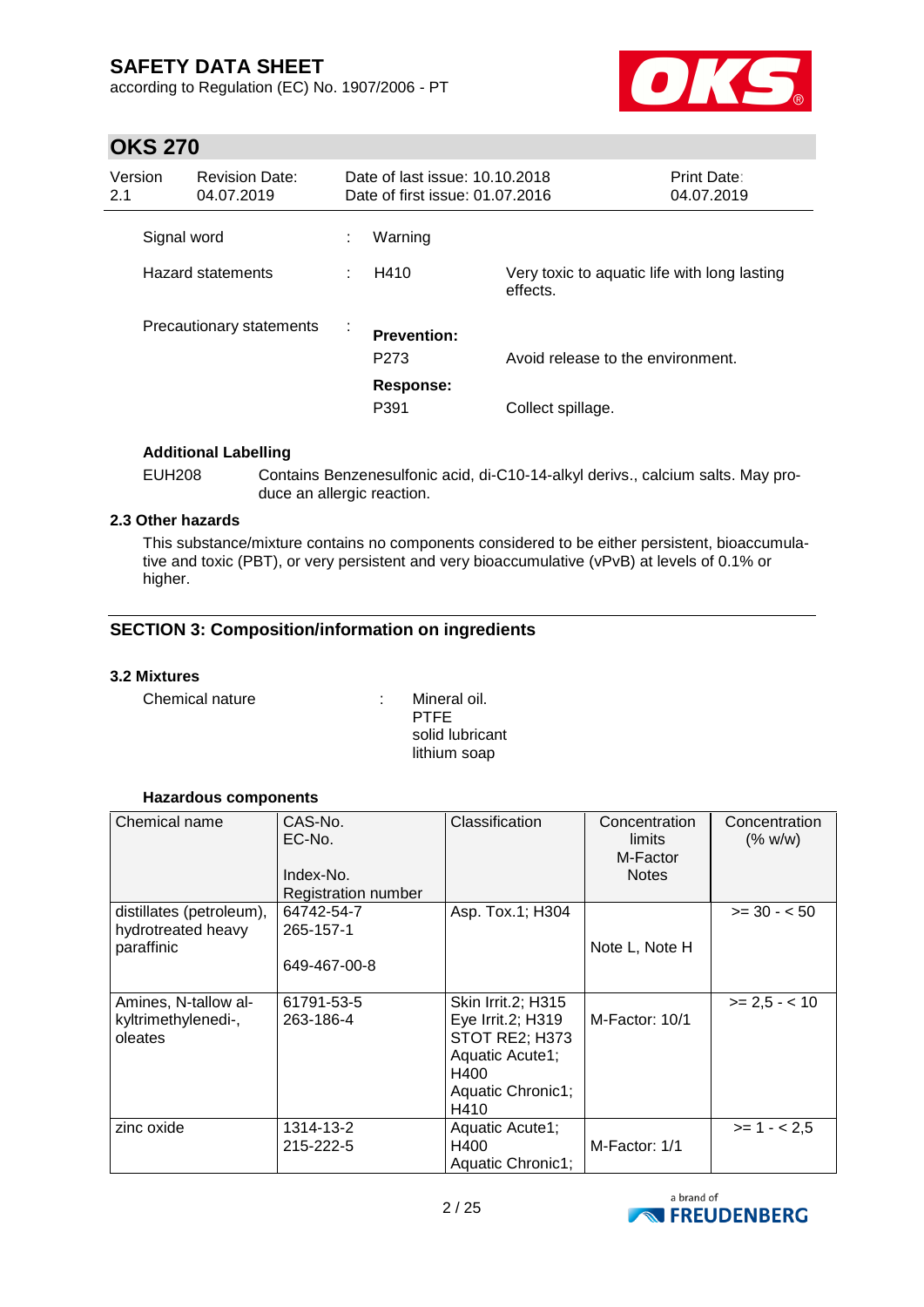according to Regulation (EC) No. 1907/2006 - PT



# **OKS 270**

| Version<br>2.1                                             | <b>Revision Date:</b><br>04.07.2019 |                                                                             | Date of last issue: 10.10.2018<br>Date of first issue: 01.07.2016 |                                          | <b>Print Date:</b><br>04.07.2019 |  |
|------------------------------------------------------------|-------------------------------------|-----------------------------------------------------------------------------|-------------------------------------------------------------------|------------------------------------------|----------------------------------|--|
|                                                            |                                     | 030-013-00-7<br>01-2119463881-32-<br><b>XXXX</b>                            | H410                                                              |                                          |                                  |  |
| di-C10-14-alkyl<br>derivs., calcium salts                  | Benzenesulfonic acid,               | Not Assigned<br>939-603-7<br>01-2119978241-36-<br><b>XXXX</b>               | Skin Sens.1B;<br>H <sub>317</sub>                                 | $> 10 - 100 \%$<br>Skin Sens.1B,<br>H317 | $>= 0, 1 - 1$                    |  |
|                                                            |                                     | Substances with a workplace exposure limit :                                |                                                                   |                                          |                                  |  |
| hydrotreated heavy<br>paraffinic; Baseoil -<br>unspecified | Distillates (petroleum),            | 64742-54-7<br>265-157-1<br>649-467-00-8<br>01-2119484627-25-<br><b>XXXX</b> |                                                                   | Note L                                   | $>= 20 - < 30$                   |  |
| calcium distearate                                         |                                     | 1592-23-0<br>216-472-8                                                      |                                                                   |                                          | $>= 1 - 10$                      |  |

For explanation of abbreviations see section 16.

### **SECTION 4: First aid measures**

#### **4.1 Description of first aid measures**

| If inhaled              | : Remove person to fresh air. If signs/symptoms continue, get<br>medical attention.<br>Keep patient warm and at rest.<br>If unconscious, place in recovery position and seek medical<br>advice.<br>Keep respiratory tract clear.<br>If breathing is irregular or stopped, administer artificial respira-<br>tion. |
|-------------------------|-------------------------------------------------------------------------------------------------------------------------------------------------------------------------------------------------------------------------------------------------------------------------------------------------------------------|
| In case of skin contact | : Take off all contaminated clothing immediately.<br>Wash off immediately with soap and plenty of water.<br>Get medical attention immediately if irritation develops and<br>persists.<br>Wash clothing before reuse.<br>Thoroughly clean shoes before reuse.                                                      |

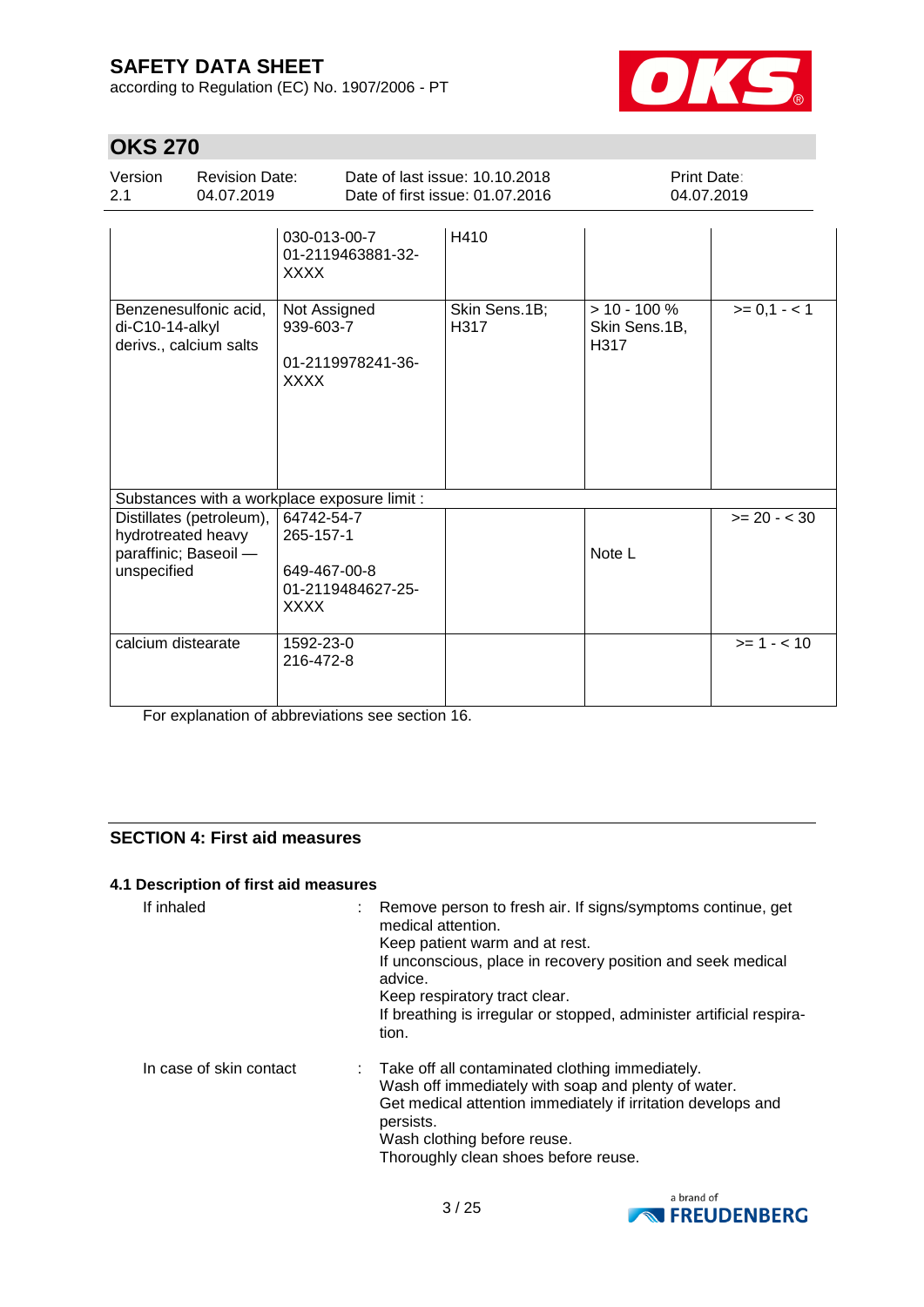according to Regulation (EC) No. 1907/2006 - PT



| <b>OKS 270</b> |                                                           |      |                                                                                                                                                                                                                                                      |                                  |  |  |
|----------------|-----------------------------------------------------------|------|------------------------------------------------------------------------------------------------------------------------------------------------------------------------------------------------------------------------------------------------------|----------------------------------|--|--|
| Version<br>2.1 | <b>Revision Date:</b><br>04.07.2019                       |      | Date of last issue: 10.10.2018<br>Date of first issue: 01.07.2016                                                                                                                                                                                    | <b>Print Date:</b><br>04.07.2019 |  |  |
|                | In case of eye contact                                    |      | : Rinse immediately with plenty of water, also under the eyelids,<br>for at least 10 minutes.<br>If eye irritation persists, consult a specialist.                                                                                                   |                                  |  |  |
| If swallowed   |                                                           |      | Move the victim to fresh air.<br>If unconscious, place in recovery position and seek medical<br>advice.<br>Keep respiratory tract clear.<br>Do not induce vomiting without medical advice.<br>Never give anything by mouth to an unconscious person. |                                  |  |  |
|                |                                                           |      | 4.2 Most important symptoms and effects, both acute and delayed                                                                                                                                                                                      |                                  |  |  |
|                | Symptoms                                                  |      | No information available.                                                                                                                                                                                                                            |                                  |  |  |
|                | <b>Risks</b>                                              |      | None known.                                                                                                                                                                                                                                          |                                  |  |  |
|                |                                                           |      | 4.3 Indication of any immediate medical attention and special treatment needed                                                                                                                                                                       |                                  |  |  |
|                | Treatment                                                 |      | No information available.                                                                                                                                                                                                                            |                                  |  |  |
|                |                                                           |      |                                                                                                                                                                                                                                                      |                                  |  |  |
|                | <b>SECTION 5: Firefighting measures</b>                   |      |                                                                                                                                                                                                                                                      |                                  |  |  |
|                | 5.1 Extinguishing media                                   |      |                                                                                                                                                                                                                                                      |                                  |  |  |
|                | Suitable extinguishing media                              | - 11 | Use water spray, alcohol-resistant foam, dry chemical or car-<br>bon dioxide.                                                                                                                                                                        |                                  |  |  |
|                | Unsuitable extinguishing<br>media                         | ÷.   | High volume water jet                                                                                                                                                                                                                                |                                  |  |  |
|                | 5.2 Special hazards arising from the substance or mixture |      |                                                                                                                                                                                                                                                      |                                  |  |  |
|                | Specific hazards during fire-<br>fighting                 |      | Fire may cause evolution of:<br>Carbon oxides<br>Halogenated compounds<br>Metal oxides<br>Nitrogen oxides (NOx)<br>Oxides of phosphorus                                                                                                              |                                  |  |  |
|                | 5.3 Advice for firefighters                               |      |                                                                                                                                                                                                                                                      |                                  |  |  |
|                | Special protective equipment<br>for firefighters          |      | In the event of fire, wear self-contained breathing apparatus.<br>Use personal protective equipment. Exposure to decomposi-<br>tion products may be a hazard to health.                                                                              |                                  |  |  |
|                | Further information                                       |      | Standard procedure for chemical fires.<br>Collect contaminated fire extinguishing water separately. This<br>must not be discharged into drains.                                                                                                      |                                  |  |  |

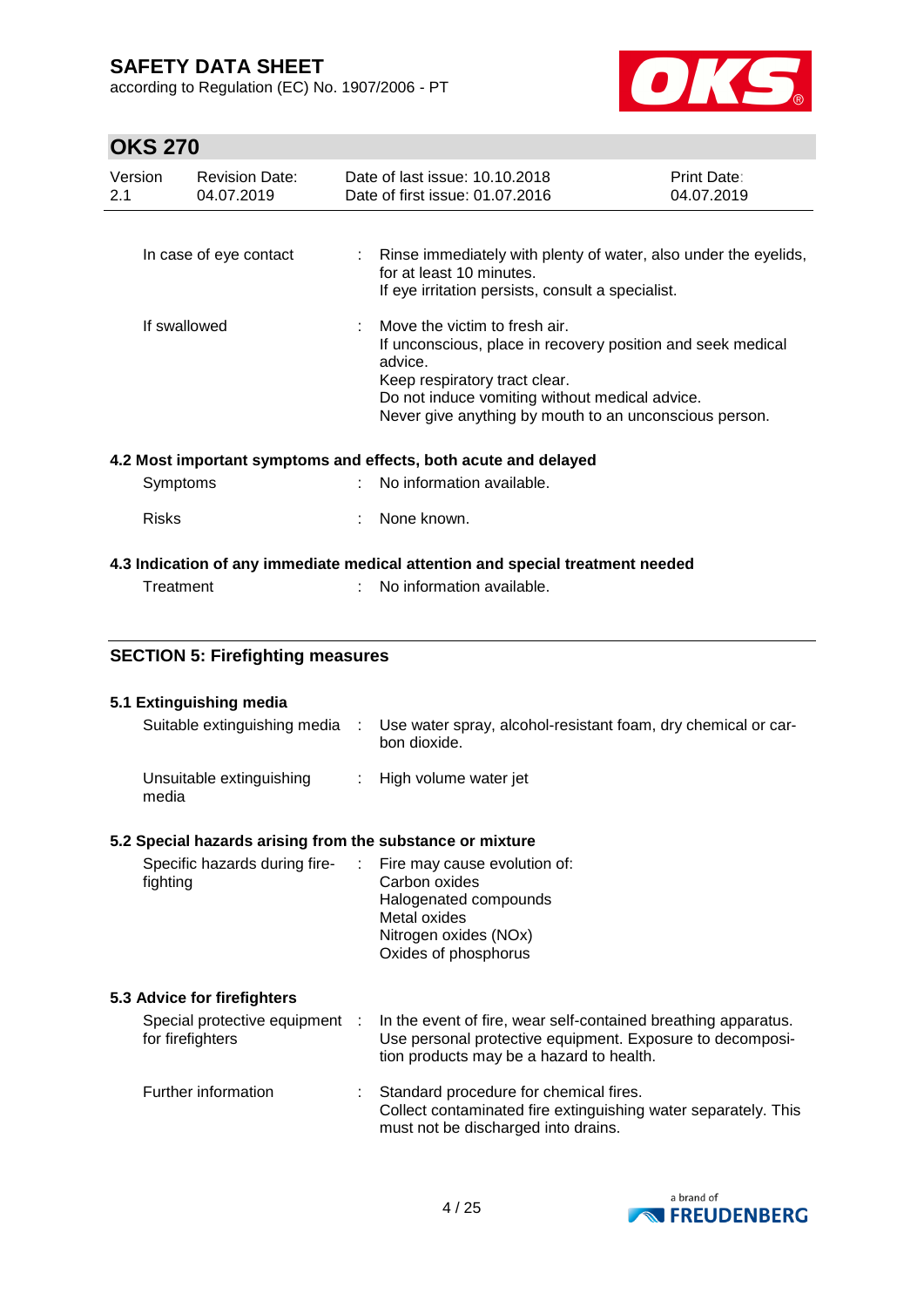according to Regulation (EC) No. 1907/2006 - PT



## **OKS 270**

| Version | <b>Revision Date:</b> | Date of last issue: 10.10.2018  | <b>Print Date:</b> |
|---------|-----------------------|---------------------------------|--------------------|
| 2.1     | 04.07.2019            | Date of first issue: 01.07.2016 | 04.07.2019         |

#### **SECTION 6: Accidental release measures**

#### **6.1 Personal precautions, protective equipment and emergency procedures**

| Personal precautions                                     | : Evacuate personnel to safe areas.<br>Use the indicated respiratory protection if the occupational<br>exposure limit is exceeded and/or in case of product release<br>(dust).<br>Do not breathe vapours, aerosols.<br>Refer to protective measures listed in sections 7 and 8. |
|----------------------------------------------------------|---------------------------------------------------------------------------------------------------------------------------------------------------------------------------------------------------------------------------------------------------------------------------------|
| <b>6.2 Environmental precautions</b>                     |                                                                                                                                                                                                                                                                                 |
| Environmental precautions                                | : Do not allow contact with soil, surface or ground water.<br>If the product contaminates rivers and lakes or drains inform<br>respective authorities.                                                                                                                          |
| 6.3 Methods and material for containment and cleaning up |                                                                                                                                                                                                                                                                                 |
| Methods for cleaning up                                  | : Clean up promptly by sweeping or vacuum.                                                                                                                                                                                                                                      |

Keep in suitable, closed containers for disposal.

# **6.4 Reference to other sections**

For personal protection see section 8.

#### **SECTION 7: Handling and storage**

#### **7.1 Precautions for safe handling**

| Advice on safe handling | : Avoid contact with skin and eyes.<br>For personal protection see section 8.<br>Smoking, eating and drinking should be prohibited in the ap-<br>plication area.<br>Wash hands and face before breaks and immediately after<br>handling the product.<br>Do not get in eyes or mouth or on skin.<br>Do not get on skin or clothing.<br>Do not ingest.<br>Do not repack.<br>These safety instructions also apply to empty packaging which<br>may still contain product residues.<br>Keep container closed when not in use. |
|-------------------------|--------------------------------------------------------------------------------------------------------------------------------------------------------------------------------------------------------------------------------------------------------------------------------------------------------------------------------------------------------------------------------------------------------------------------------------------------------------------------------------------------------------------------|
| Hygiene measures        | : Wash face, hands and any exposed skin thoroughly after<br>handling.                                                                                                                                                                                                                                                                                                                                                                                                                                                    |

#### **7.2 Conditions for safe storage, including any incompatibilities**

| Requirements for storage | : Store in original container. Keep container closed when not in                                                            |
|--------------------------|-----------------------------------------------------------------------------------------------------------------------------|
| areas and containers     | use. Keep in a dry, cool and well-ventilated place. Containers                                                              |
|                          | which are opened must be carefully resealed and kept upright<br>to prevent leakage. Store in accordance with the particular |

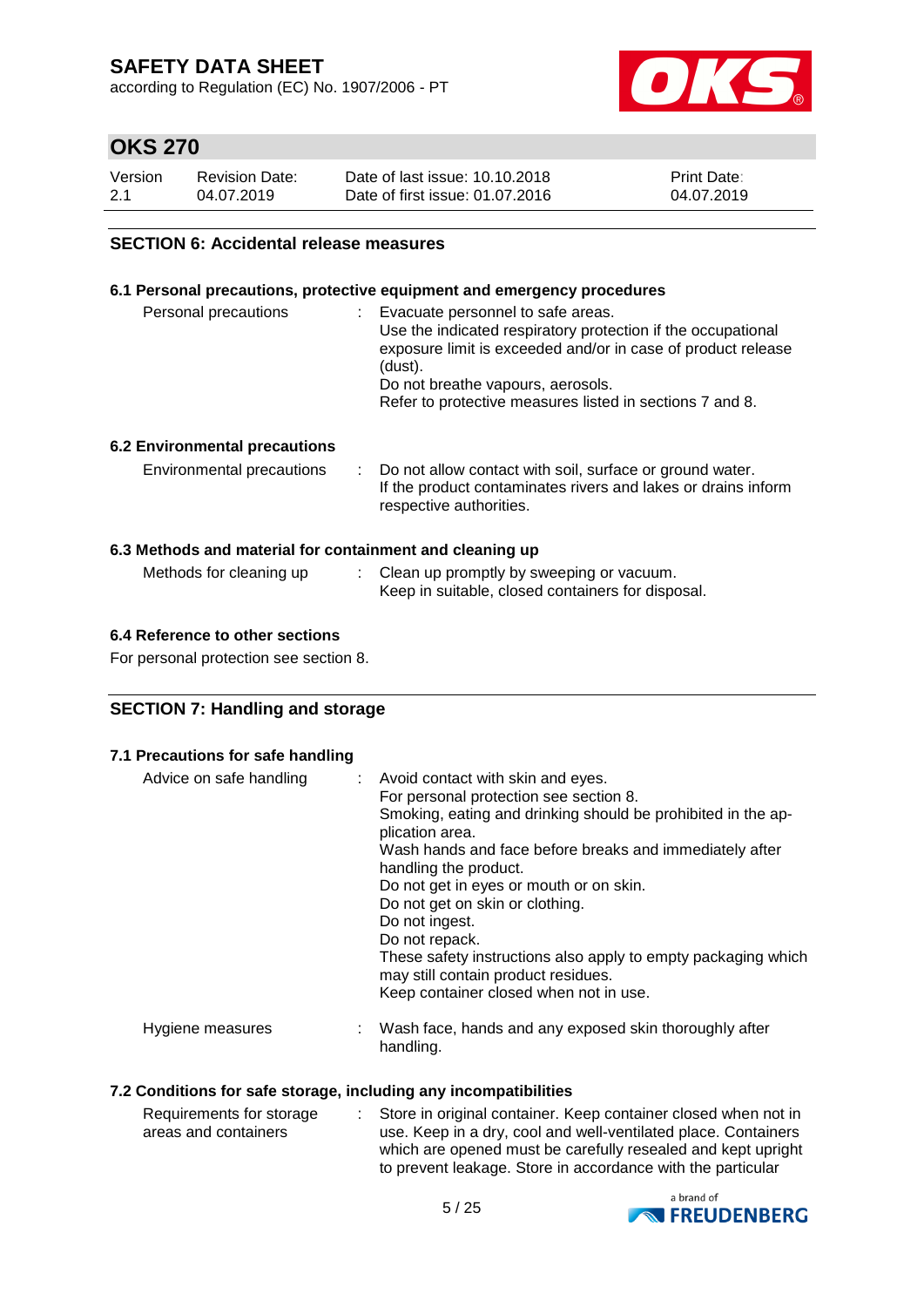according to Regulation (EC) No. 1907/2006 - PT



# **OKS 270**

| Version<br>2.1 | <b>Revision Date:</b><br>04.07.2019        | Date of last issue: 10.10.2018<br>Date of first issue: 01.07.2016 | <b>Print Date:</b><br>04.07.2019 |  |
|----------------|--------------------------------------------|-------------------------------------------------------------------|----------------------------------|--|
|                |                                            | national regulations. Keep in properly labelled containers.       |                                  |  |
|                | 7.3 Specific end use(s)<br>Specific use(s) | Specific instructions for handling, not required.                 |                                  |  |

### **SECTION 8: Exposure controls/personal protection**

### **8.1 Control parameters**

### **Occupational Exposure Limits**

| Components                                                                                    | CAS-No.                                                                                                                                                                                       | Value type (Form<br>of exposure)  | Control parameters                                                                | <b>Basis</b>                 |
|-----------------------------------------------------------------------------------------------|-----------------------------------------------------------------------------------------------------------------------------------------------------------------------------------------------|-----------------------------------|-----------------------------------------------------------------------------------|------------------------------|
| distillates (petrole-<br>um), hydrotreated<br>heavy paraffinic                                | 64742-54-7                                                                                                                                                                                    | VLE-MP (Inhala-<br>ble fraction)  | $5 \text{ mg/m}$ 3                                                                | PT OEL<br>$(2014 - 11 - 14)$ |
| Further information                                                                           | upper respiratory tract                                                                                                                                                                       |                                   | Substances that are not classified as carcinogenic for humans., irritation of the |                              |
| Distillates (petrole-<br>um), hydrotreated<br>heavy paraffinic;<br>Baseoil - un-<br>specified | 64742-54-7                                                                                                                                                                                    | VLE-MP (Inhala-<br>ble fraction)  | $5$ mg/m $3$                                                                      | PT OEL<br>$(2014 - 11 - 14)$ |
| Further information                                                                           | upper respiratory tract                                                                                                                                                                       |                                   | Substances that are not classified as carcinogenic for humans., irritation of the |                              |
| zinc oxide                                                                                    | 1314-13-2                                                                                                                                                                                     | VLE-MP (Respir-<br>able fraction) | $2$ mg/m $3$                                                                      | PT OEL<br>(2007-03-26)       |
| Further information                                                                           | metal fume fever                                                                                                                                                                              |                                   |                                                                                   |                              |
|                                                                                               |                                                                                                                                                                                               | VLE_CD (Res-<br>pirable fraction) | 10 mg/m3                                                                          | PT OEL<br>(2007-03-26)       |
| Further information                                                                           | metal fume fever                                                                                                                                                                              |                                   |                                                                                   |                              |
| calcium distearate                                                                            | 1592-23-0                                                                                                                                                                                     | VLE-MP                            | 10 mg/m3                                                                          | PT OEL<br>(2007-03-26)       |
| Further information                                                                           | Not including stearates from toxic metals, Substances that are not classified<br>as carcinogenic for humans., irritation of the upper respiratory tract, Eye irrita-<br>tion, Skin irritation |                                   |                                                                                   |                              |

### **Derived No Effect Level (DNEL) according to Regulation (EC) No. 1907/2006:**

| Substance name                                                                           | End Use | Exposure routes | Potential health ef-<br>fects | Value                  |
|------------------------------------------------------------------------------------------|---------|-----------------|-------------------------------|------------------------|
| Distillates (petrole-<br>um), hydrotreated<br>heavy paraffinic;<br>Baseoil - unspecified | Workers | Inhalation      | Long-term local ef-<br>fects  | $5,6$ mg/m $3$         |
| Amines, N-tallow al-<br>kyltrimethylenedi-,<br>oleates                                   | Workers | Skin contact    | Long-term systemic<br>effects | $0,04$ mg/kg           |
|                                                                                          | Workers | Inhalation      | Long-term systemic            | $0,29 \,\mathrm{mg/m}$ |

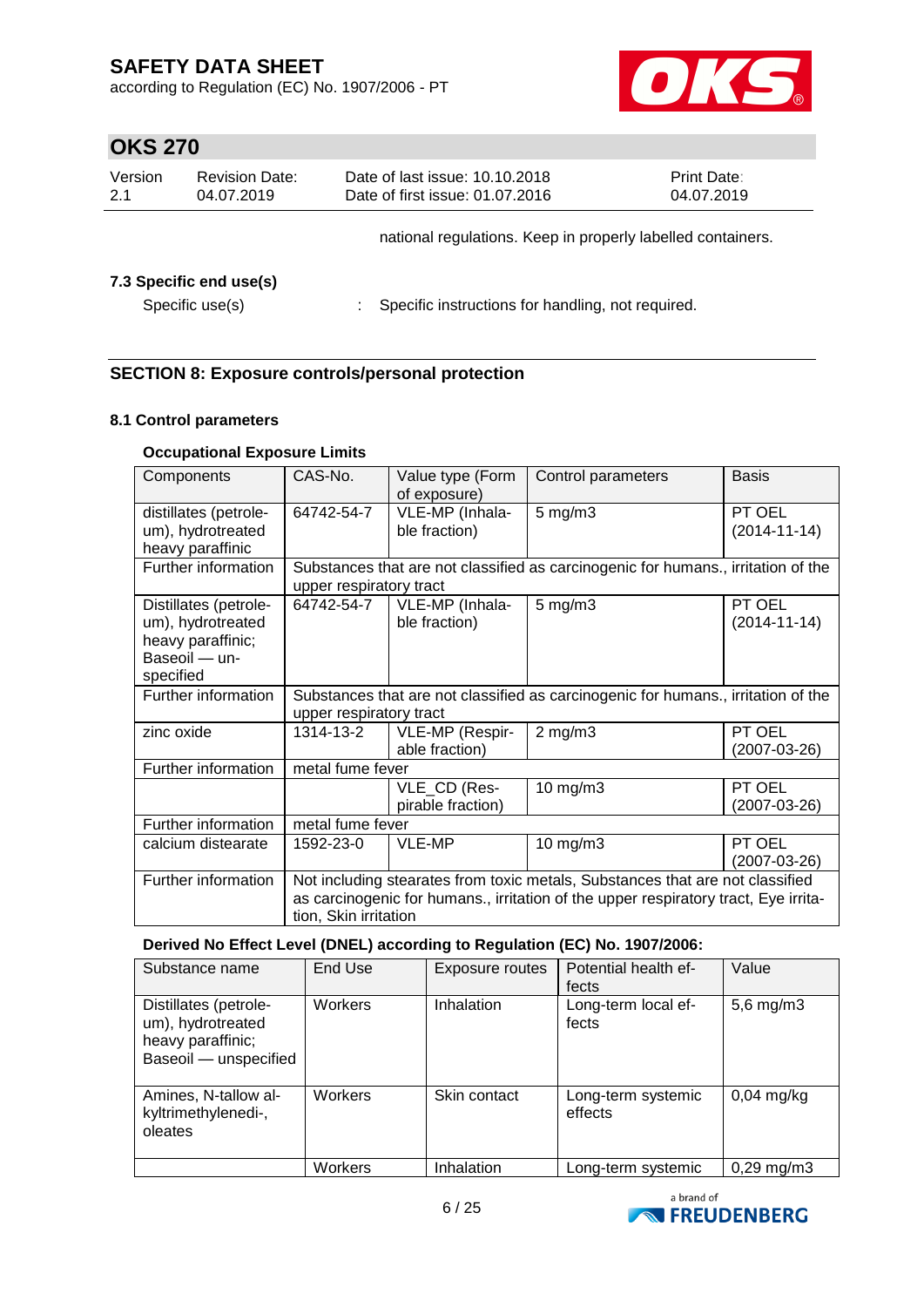according to Regulation (EC) No. 1907/2006 - PT



# **OKS 270**

Version 2.1

Revision Date: 04.07.2019

Date of last issue: 10.10.2018 Date of first issue: 01.07.2016 Print Date: 04.07.2019

|                                                                    |                      |              | effects                       |                |  |  |  |
|--------------------------------------------------------------------|----------------------|--------------|-------------------------------|----------------|--|--|--|
| zinc oxide                                                         | Workers              | Inhalation   | Long-term systemic<br>effects | $5$ mg/m $3$   |  |  |  |
|                                                                    | Workers              | Inhalation   | Long-term local ef-<br>fects  | $0,5$ mg/m $3$ |  |  |  |
|                                                                    | Workers              | Skin contact | Long-term systemic<br>effects | 83 mg/kg       |  |  |  |
| Benzenesulfonic acid,<br>di-C10-14-alkyl<br>derivs., calcium salts | Workers              | Inhalation   | Long-term systemic<br>effects | 35,26 mg/m3    |  |  |  |
|                                                                    | Workers              | Inhalation   | Long-term local ef-<br>fects  |                |  |  |  |
| Remarks:                                                           | No hazard identified |              |                               |                |  |  |  |
|                                                                    | Workers              | Inhalation   | Acute systemic ef-<br>fects   |                |  |  |  |
| Remarks:                                                           | No hazard identified |              |                               |                |  |  |  |
|                                                                    | Workers              | Inhalation   | Acute local effects           |                |  |  |  |
| Remarks:                                                           | No hazard identified |              |                               |                |  |  |  |
|                                                                    | Workers              | Dermal       | Long-term systemic<br>effects | 25 mg/kg       |  |  |  |
|                                                                    | Workers              | Dermal       | Long-term local ef-<br>fects  |                |  |  |  |
| Remarks:                                                           | No hazard identified |              |                               |                |  |  |  |
|                                                                    | Workers              | Dermal       | Acute systemic ef-<br>fects   |                |  |  |  |
| Remarks:                                                           | No hazard identified |              |                               |                |  |  |  |
|                                                                    | Workers              | Dermal       | Acute local effects           |                |  |  |  |
| Remarks:                                                           | No hazard identified |              |                               |                |  |  |  |

**Predicted No Effect Concentration (PNEC) according to Regulation (EC) No. 1907/2006:**

| Substance name                                                                        | <b>Environmental Compartment</b>                          | Value         |
|---------------------------------------------------------------------------------------|-----------------------------------------------------------|---------------|
| Distillates (petroleum), hy-<br>drotreated heavy paraffinic;<br>Baseoil - unspecified | Oral                                                      | 9,33 mg/kg    |
| Amines, N-tallow alkyltri-<br>methylenedi-, oleates                                   | Fresh water                                               | 0,00638 mg/l  |
|                                                                                       | Marine water                                              | 0,000638 mg/l |
|                                                                                       | Intermittent use/release                                  | 0,00509 mg/l  |
|                                                                                       | Microbiological Activity in Sewage Treat-<br>ment Systems | 98,6 mg/l     |
|                                                                                       | Fresh water sediment                                      | 204 mg/kg     |
|                                                                                       | Marine sediment                                           | 20,4 mg/kg    |
|                                                                                       | Soil                                                      | $9,93$ mg/kg  |
| zinc oxide                                                                            | Fresh water                                               | 0,0206 mg/l   |
|                                                                                       | Marine water                                              | 0,0061 mg/l   |
|                                                                                       | Microbiological Activity in Sewage Treat-<br>ment Systems | $0,100$ mg/l  |
|                                                                                       | Fresh water sediment                                      | 117,8 mg/kg   |

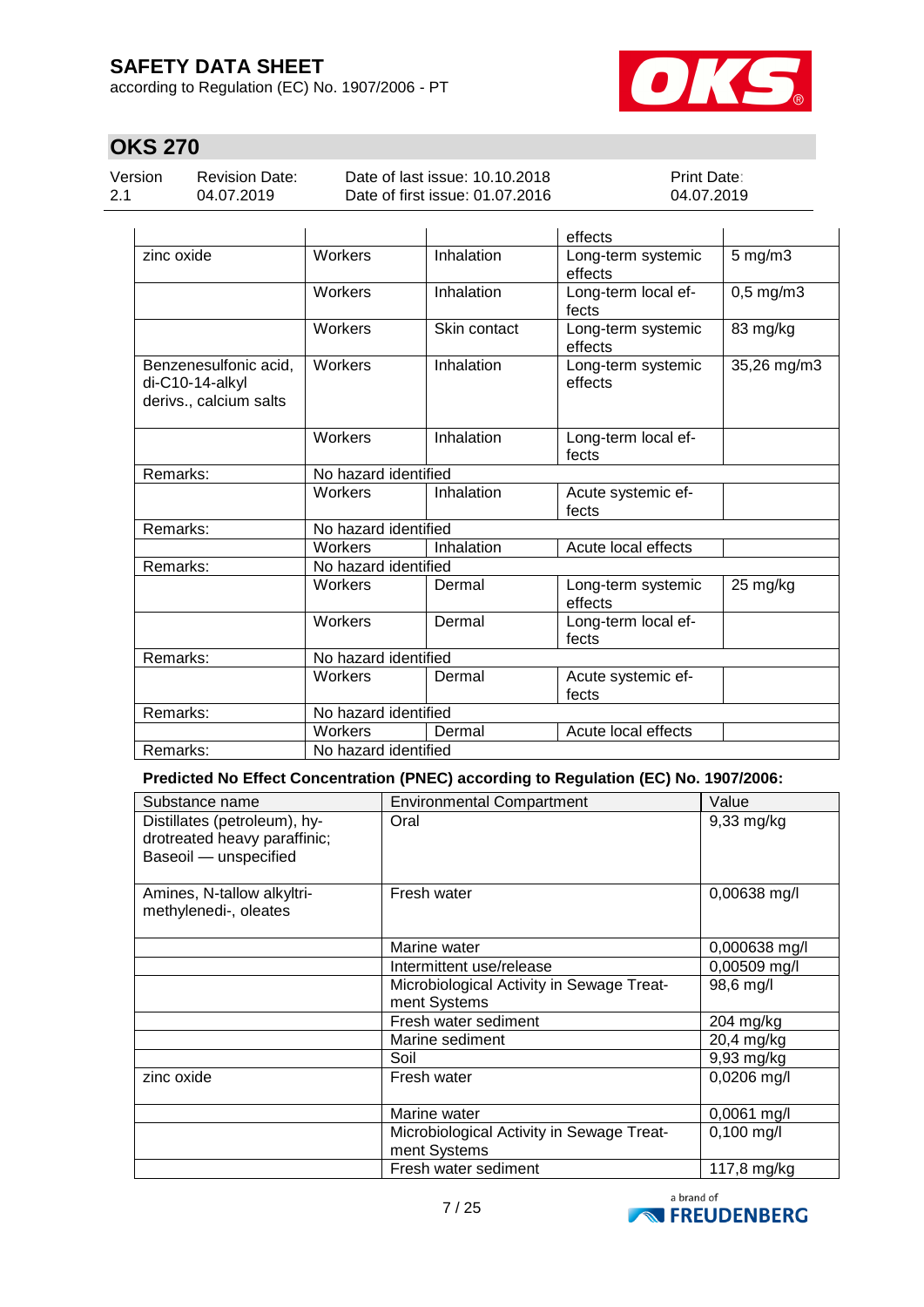according to Regulation (EC) No. 1907/2006 - PT



# **OKS 270**

| Version | Revision Date: | Date of last issue: 10.10.2018  | <b>Print Date:</b> |
|---------|----------------|---------------------------------|--------------------|
| 2.1     | 04.07.2019     | Date of first issue: 01.07.2016 | 04.07.2019         |

|                                                                  | Marine sediment                                           | 56,5 mg/kg  |
|------------------------------------------------------------------|-----------------------------------------------------------|-------------|
|                                                                  | Soil                                                      | 35,6 mg/kg  |
| Benzenesulfonic acid, di-C10-14-<br>alkyl derivs., calcium salts | Fresh water                                               | $0,1$ mg/l  |
|                                                                  | Marine water                                              | $0,1$ mg/l  |
|                                                                  | Fresh water sediment                                      | 45211 mg/kg |
|                                                                  | Marine sediment                                           | 45211 mg/kg |
|                                                                  | Microbiological Activity in Sewage Treat-<br>ment Systems | 1000 mg/l   |
|                                                                  | Air                                                       |             |
| Remarks:                                                         | No data available                                         |             |
|                                                                  | Soil                                                      | 36739 mg/kg |

### **8.2 Exposure controls**

| <b>Engineering measures</b><br>none             |                                                                                                                                                                                                                                                                                                                                        |
|-------------------------------------------------|----------------------------------------------------------------------------------------------------------------------------------------------------------------------------------------------------------------------------------------------------------------------------------------------------------------------------------------|
| Personal protective equipment                   |                                                                                                                                                                                                                                                                                                                                        |
| Eye protection                                  | Tightly fitting safety goggles                                                                                                                                                                                                                                                                                                         |
| Hand protection<br>Material<br>Protective index | : Fluorinated rubber<br>Class 1                                                                                                                                                                                                                                                                                                        |
| Remarks                                         | Wear protective gloves. The selected protective gloves have<br>to satisfy the specifications of Regulation (EU) 2016/425 and<br>the standard EN 374 derived from it. The break through time<br>depends amongst other things on the material, the thickness<br>and the type of glove and therefore has to be measured for<br>each case. |
| Respiratory protection                          | Not required; except in case of aerosol formation.                                                                                                                                                                                                                                                                                     |
| Filter type                                     | Filter type A-P                                                                                                                                                                                                                                                                                                                        |
| Protective measures                             | The type of protective equipment must be selected according<br>to the concentration and amount of the dangerous substance<br>at the specific workplace.<br>Choose body protection in relation to its type, to the concen-<br>tration and amount of dangerous substances, and to the spe-<br>cific work-place.                          |

### **SECTION 9: Physical and chemical properties**

### **9.1 Information on basic physical and chemical properties**

Appearance : paste

a brand of **EXPREUDENBERG**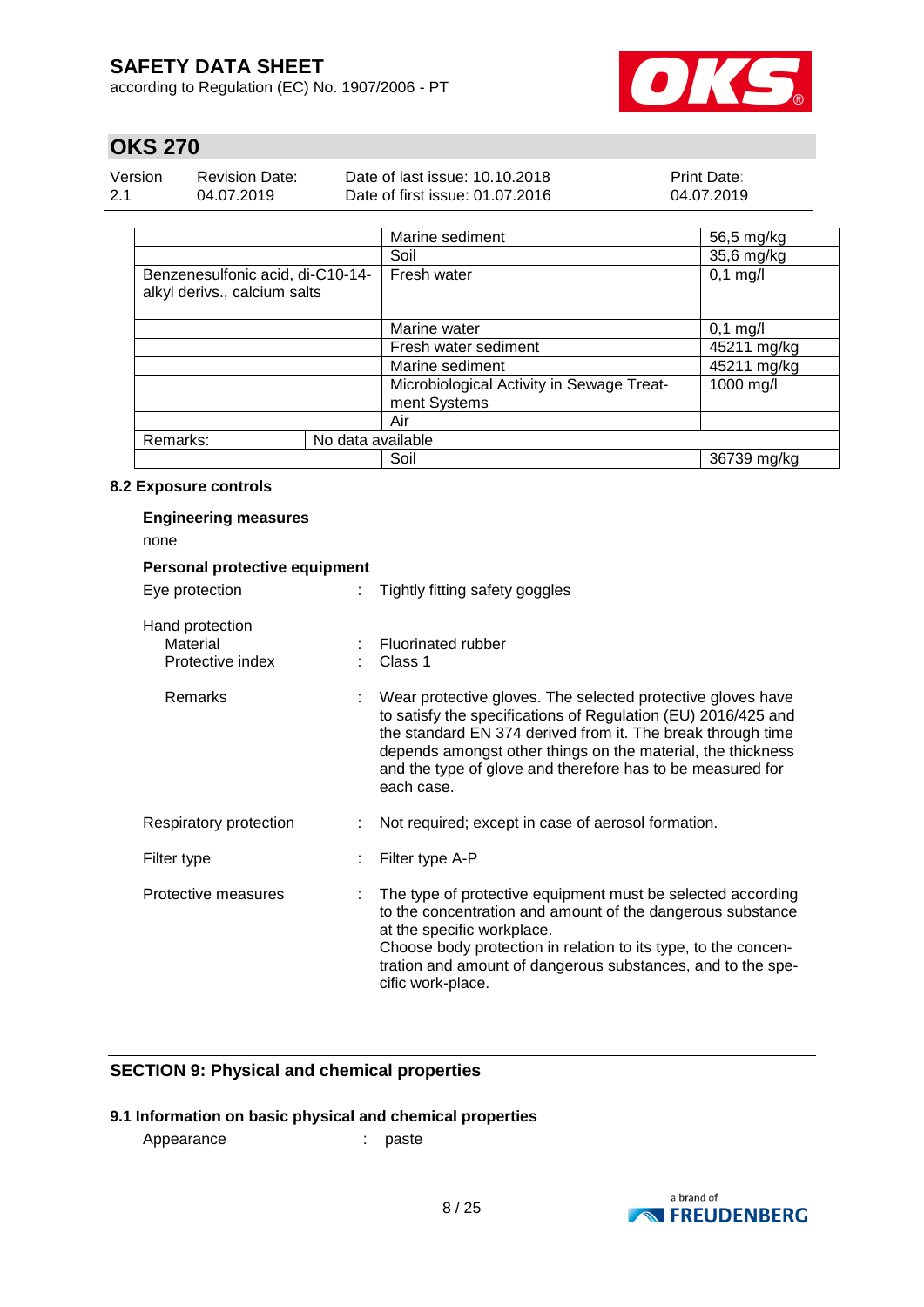according to Regulation (EC) No. 1907/2006 - PT



| Version<br>2.1 |                     | <b>Revision Date:</b><br>04.07.2019 |    | Date of last issue: 10.10.2018<br>Date of first issue: 01.07.2016 | Print Date:<br>04.07.2019 |
|----------------|---------------------|-------------------------------------|----|-------------------------------------------------------------------|---------------------------|
|                | Colour              |                                     | Ì, | beige                                                             |                           |
|                | Odour               |                                     | t  | hydrocarbon-like                                                  |                           |
|                |                     | <b>Odour Threshold</b>              |    | No data available                                                 |                           |
|                | pH                  |                                     | ÷  | Not applicable                                                    |                           |
|                | Drop point          |                                     | ÷  | $>190$ °C<br>(1.013 hPa)                                          |                           |
|                |                     | Boiling point/boiling range         | ÷  | No data available                                                 |                           |
|                | Flash point         |                                     |    | Not applicable                                                    |                           |
|                |                     | Evaporation rate                    |    | No data available                                                 |                           |
|                |                     | Flammability (solid, gas)           |    | <b>Combustible Solids</b>                                         |                           |
|                |                     | Upper explosion limit               |    | No data available                                                 |                           |
|                |                     | Lower explosion limit               | ÷  | No data available                                                 |                           |
|                |                     | Vapour pressure                     | ÷  | < 0,01 hPa (20 $^{\circ}$ C)                                      |                           |
|                |                     | Relative vapour density             |    | No data available                                                 |                           |
|                | Density             |                                     |    | $1,15$ g/cm3<br>(20 °C)                                           |                           |
|                | <b>Bulk density</b> |                                     |    | No data available                                                 |                           |
|                | Solubility(ies)     | Water solubility                    |    | insoluble                                                         |                           |
|                |                     | Solubility in other solvents        |    | No data available                                                 |                           |
|                | octanol/water       | Partition coefficient: n-           |    | No data available                                                 |                           |
|                |                     | Auto-ignition temperature           |    | No data available                                                 |                           |
|                |                     | Decomposition temperature           |    | No data available                                                 |                           |
|                | Viscosity           | Viscosity, dynamic                  |    | No data available                                                 |                           |
|                |                     | Viscosity, kinematic                |    | Not applicable                                                    |                           |
|                |                     | <b>Explosive properties</b>         |    | Not explosive                                                     |                           |

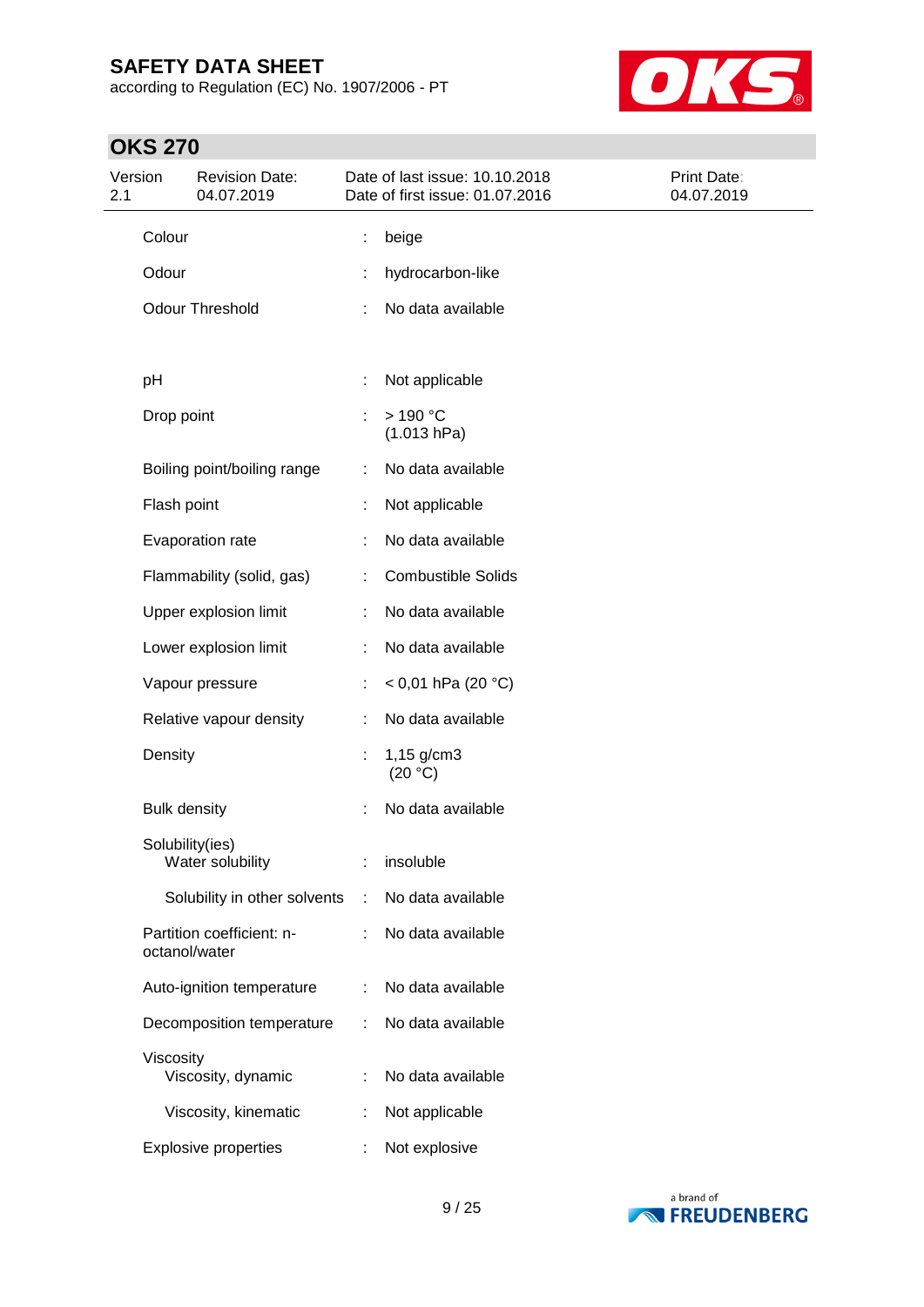according to Regulation (EC) No. 1907/2006 - PT



## **OKS 270**

| Version<br>2.1        | <b>Revision Date:</b><br>04.07.2019 |    | Date of last issue: 10.10.2018<br>Date of first issue: 01.07.2016 | <b>Print Date:</b><br>04.07.2019 |
|-----------------------|-------------------------------------|----|-------------------------------------------------------------------|----------------------------------|
|                       | Oxidizing properties                | ÷  | No data available                                                 |                                  |
| 9.2 Other information | Sublimation point                   | ÷  | No data available                                                 |                                  |
|                       | Metal corrosion rate                | ÷. | Not corrosive to metals                                           |                                  |
| Self-ignition         |                                     | ÷  | not auto-flammable                                                |                                  |

### **SECTION 10: Stability and reactivity**

| <b>10.1 Reactivity</b><br>No hazards to be specially mentioned.   |                                                                   |
|-------------------------------------------------------------------|-------------------------------------------------------------------|
| <b>10.2 Chemical stability</b><br>Stable under normal conditions. |                                                                   |
| 10.3 Possibility of hazardous reactions                           |                                                                   |
| Hazardous reactions                                               | No dangerous reaction known under conditions of normal use.<br>t. |
| 10.4 Conditions to avoid                                          |                                                                   |
| Conditions to avoid                                               | No conditions to be specially mentioned.                          |
| 10.5 Incompatible materials                                       |                                                                   |
| Materials to avoid                                                | No materials to be especially mentioned.<br>t.                    |
| 10.6 Hazardous decomposition products                             |                                                                   |

No decomposition if stored and applied as directed.

### **SECTION 11: Toxicological information**

#### **11.1 Information on toxicological effects**

### **Acute toxicity**

| Acute oral toxicity       |          | Remarks: This information is not available.   |
|---------------------------|----------|-----------------------------------------------|
| Acute inhalation toxicity |          | : Remarks: This information is not available. |
| Acute dermal toxicity     | <b>.</b> | Remarks: This information is not available.   |

#### **Components:**

#### **distillates (petroleum), hydrotreated heavy paraffinic:**

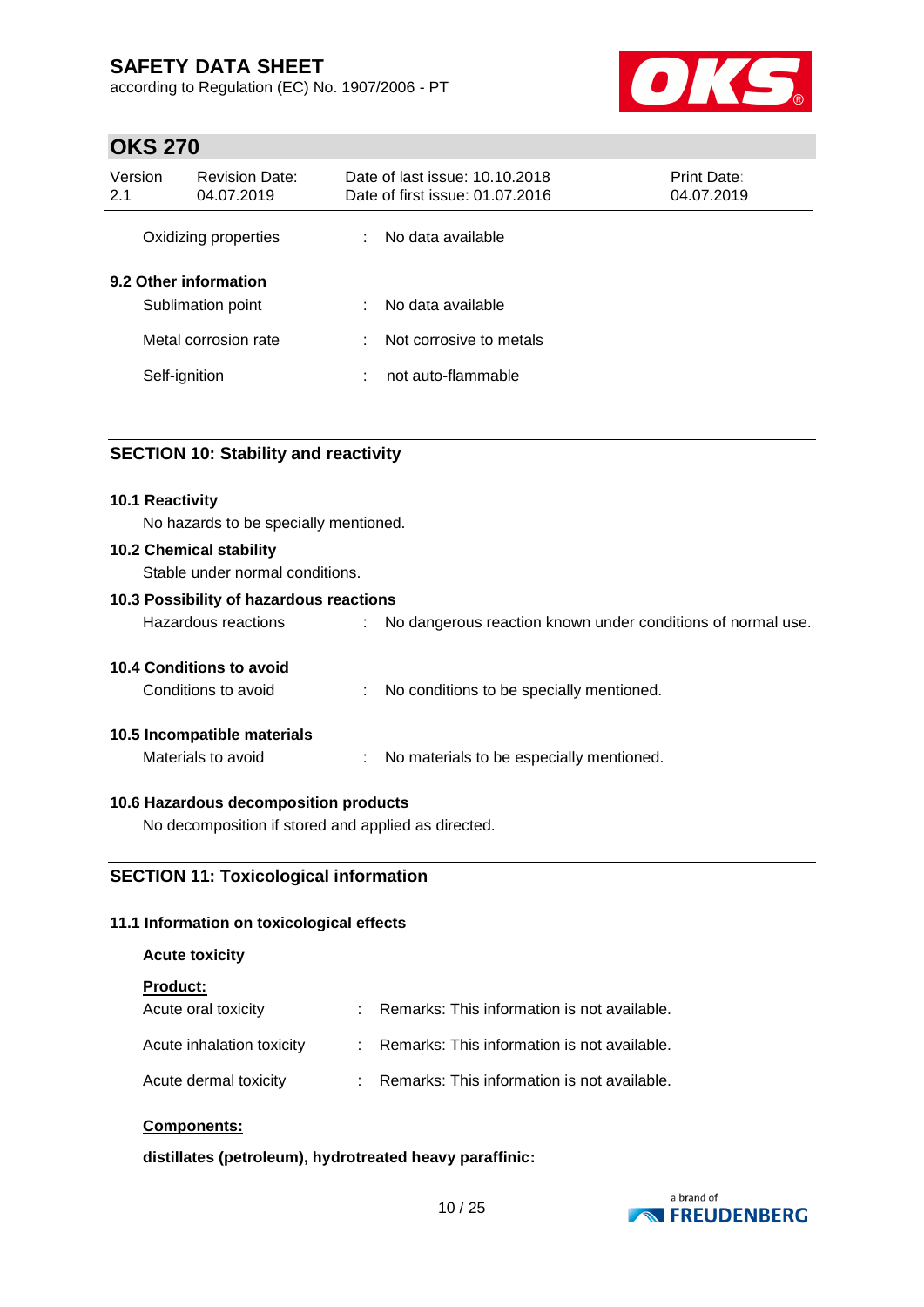according to Regulation (EC) No. 1907/2006 - PT



| Version<br>2.1 |             | <b>Revision Date:</b><br>04.07.2019             |                             | Date of last issue: 10.10.2018<br>Date of first issue: 01.07.2016                                                                                                                               | <b>Print Date:</b><br>04.07.2019 |
|----------------|-------------|-------------------------------------------------|-----------------------------|-------------------------------------------------------------------------------------------------------------------------------------------------------------------------------------------------|----------------------------------|
|                |             | Acute oral toxicity                             | t.                          | LD50 Oral (Rat): $> 5.000$ mg/kg                                                                                                                                                                |                                  |
|                |             | Acute inhalation toxicity                       |                             | : LC50 (Rat): Exposure time: 4 h<br>Test atmosphere: dust/mist                                                                                                                                  |                                  |
|                |             | Acute dermal toxicity                           |                             | : LD50 Dermal (Rabbit): $>$ 5.000 mg/kg                                                                                                                                                         |                                  |
|                |             | Amines, N-tallow alkyltrimethylenedi-, oleates: |                             |                                                                                                                                                                                                 |                                  |
|                |             | Acute oral toxicity                             |                             | : LD50 (Rat): $>$ 5.000 mg/kg                                                                                                                                                                   |                                  |
|                | zinc oxide: |                                                 |                             |                                                                                                                                                                                                 |                                  |
|                |             | Acute oral toxicity                             |                             | : LD50 (Rat): $>$ 5.000 mg/kg<br>Method: OECD Test Guideline 401                                                                                                                                |                                  |
|                |             | Acute inhalation toxicity                       |                             | : LC50 (Rat): $> 5.7$ mg/l<br>Exposure time: 4 h<br>Test atmosphere: dust/mist<br>Method: OECD Test Guideline 403<br>Assessment: The substance or mixture has no acute inhala-<br>tion toxicity |                                  |
|                |             | Acute dermal toxicity                           | $\mathcal{L}^{\mathcal{L}}$ | LD50 (Rat): > 2.000 mg/kg<br>Method: OECD Test Guideline 402<br>GLP: yes<br>Assessment: The substance or mixture has no acute dermal<br>toxicity                                                |                                  |
|                |             |                                                 |                             | Benzenesulfonic acid, di-C10-14-alkyl derivs., calcium salts:                                                                                                                                   |                                  |
|                |             | Acute oral toxicity                             |                             | LD50 (Rat): $> 5.000$ mg/kg                                                                                                                                                                     |                                  |
|                |             | Acute inhalation toxicity                       |                             | : LC50 (Rat): $> 1,9$ mg/l<br>Exposure time: 4 h<br>Test atmosphere: dust/mist<br>Assessment: The substance or mixture has no acute inhala-<br>tion toxicity                                    |                                  |
|                |             | Acute dermal toxicity                           |                             | LD50 (Rat): $> 2.000$ mg/kg<br>Assessment: The substance or mixture has no acute dermal<br>toxicity                                                                                             |                                  |
|                |             |                                                 |                             | Distillates (petroleum), hydrotreated heavy paraffinic; Baseoil - unspecified:                                                                                                                  |                                  |
|                |             | Acute oral toxicity                             | $\mathbb{R}^{\mathbb{Z}}$   | LD50 (Rat): $> 5.000$ mg/kg<br>Method: OECD Test Guideline 401<br>GLP: yes                                                                                                                      |                                  |
|                |             | Acute inhalation toxicity                       | $\mathbb{Z}^{\mathbb{Z}^n}$ | LC50 (Rat): $> 5,53$ mg/l<br>Exposure time: 4 h<br>Test atmosphere: dust/mist<br>Method: OECD Test Guideline 403<br>Assessment: The substance or mixture has no acute inhala-                   |                                  |

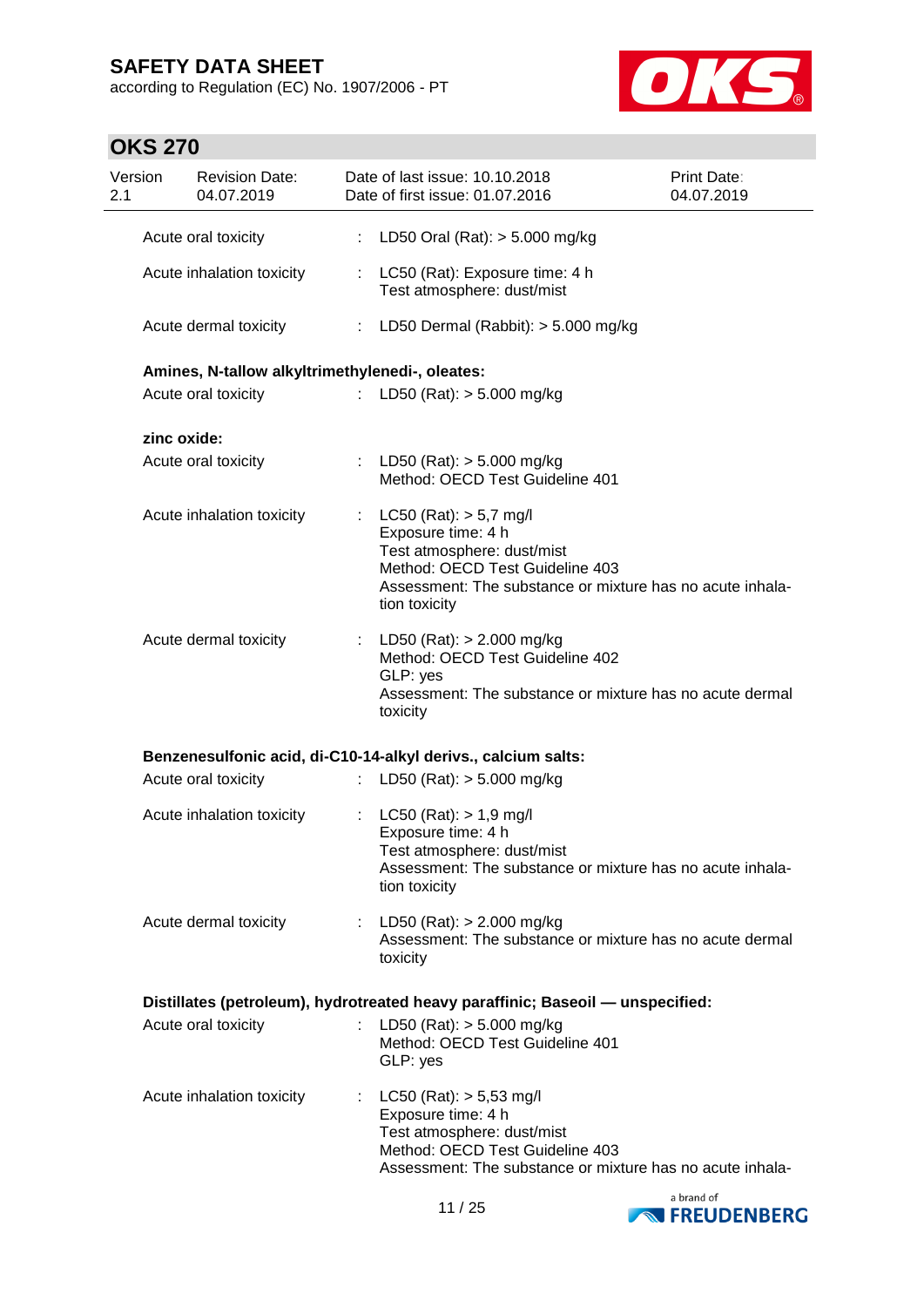according to Regulation (EC) No. 1907/2006 - PT



## **OKS 270**

| Version<br>2.1        | <b>Revision Date:</b><br>04.07.2019 | Date of last issue: 10.10.2018<br>Date of first issue: 01.07.2016   | <b>Print Date:</b><br>04.07.2019 |
|-----------------------|-------------------------------------|---------------------------------------------------------------------|----------------------------------|
|                       |                                     | tion toxicity                                                       |                                  |
| Acute dermal toxicity |                                     | : LD50 (Rabbit): $> 5.000$ mg/kg<br>Method: OECD Test Guideline 402 |                                  |

### **Skin corrosion/irritation**

### **Product:**

Remarks: This information is not available.

#### **Components:**

#### **Amines, N-tallow alkyltrimethylenedi-, oleates:**

Species: Rabbit Assessment: Irritating to skin. Result: Irritating to skin.

#### **zinc oxide:**

Species: Rabbit Assessment: No skin irritation Method: OECD Test Guideline 404 Result: No skin irritation

#### **Benzenesulfonic acid, di-C10-14-alkyl derivs., calcium salts:**

Assessment: No skin irritation Method: OECD Test Guideline 404 Result: No skin irritation

#### **Distillates (petroleum), hydrotreated heavy paraffinic; Baseoil — unspecified:**

Species: Rabbit Assessment: No skin irritation Method: OECD Test Guideline 404 Result: No skin irritation GLP: yes

#### **Serious eye damage/eye irritation**

**Product:** Remarks: This information is not available.

#### **Components:**

#### **Amines, N-tallow alkyltrimethylenedi-, oleates:**

Species: Rabbit Assessment: Irritating to eyes. Method: OECD Test Guideline 405 Result: Irritating to eyes.

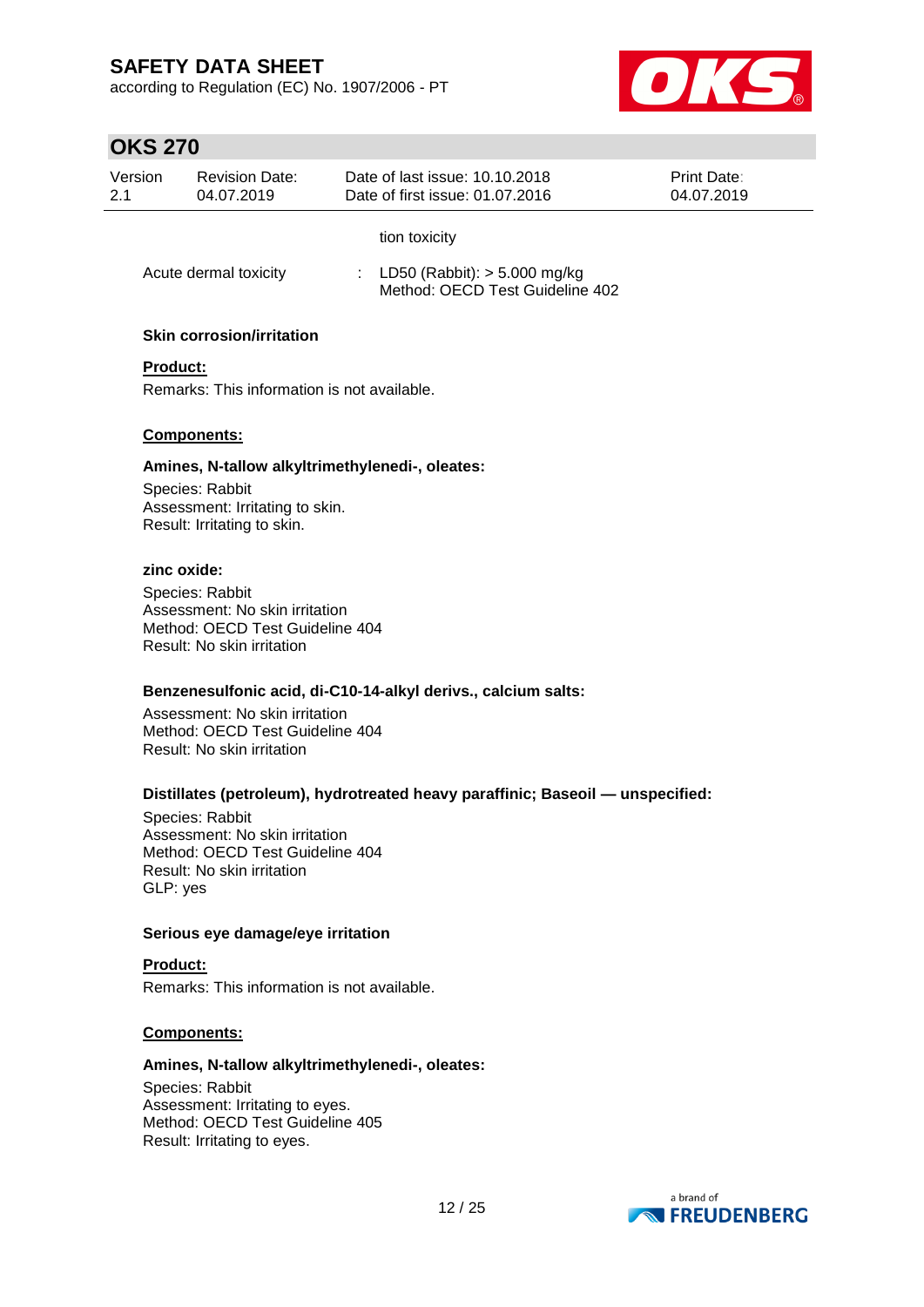according to Regulation (EC) No. 1907/2006 - PT



## **OKS 270**

| Version | Revision Date: | Date of last issue: 10.10.2018  | <b>Print Date:</b> |
|---------|----------------|---------------------------------|--------------------|
| 2.1     | 04.07.2019     | Date of first issue: 01.07.2016 | 04.07.2019         |

#### **zinc oxide:**

Species: Rabbit Assessment: No eye irritation Method: OECD Test Guideline 405 Result: No eye irritation GLP: yes

#### **Benzenesulfonic acid, di-C10-14-alkyl derivs., calcium salts:**

Assessment: No eye irritation Method: OECD Test Guideline 405 Result: No skin irritation

#### **Distillates (petroleum), hydrotreated heavy paraffinic; Baseoil — unspecified:**

Species: Rabbit Assessment: No eye irritation Method: OECD Test Guideline 405 Result: No eye irritation GLP: yes

#### **Respiratory or skin sensitisation**

#### **Product:**

Remarks: This information is not available.

#### **Components:**

#### **Amines, N-tallow alkyltrimethylenedi-, oleates:**

Assessment: Does not cause skin sensitisation. Result: Does not cause skin sensitisation.

#### **zinc oxide:**

Test Type: Maximisation Test Species: Guinea pig Assessment: Does not cause skin sensitisation. Method: OECD Test Guideline 406 Result: Does not cause skin sensitisation. GLP: yes

#### **Benzenesulfonic acid, di-C10-14-alkyl derivs., calcium salts:**

Assessment: Probability or evidence of low to moderate skin sensitisation rate in humans Result: Probability or evidence of low to moderate skin sensitisation rate in humans

### **Distillates (petroleum), hydrotreated heavy paraffinic; Baseoil — unspecified:**

Species: Guinea pig Assessment: Does not cause skin sensitisation. Method: OECD Test Guideline 406 Result: Does not cause skin sensitisation. GLP: yes

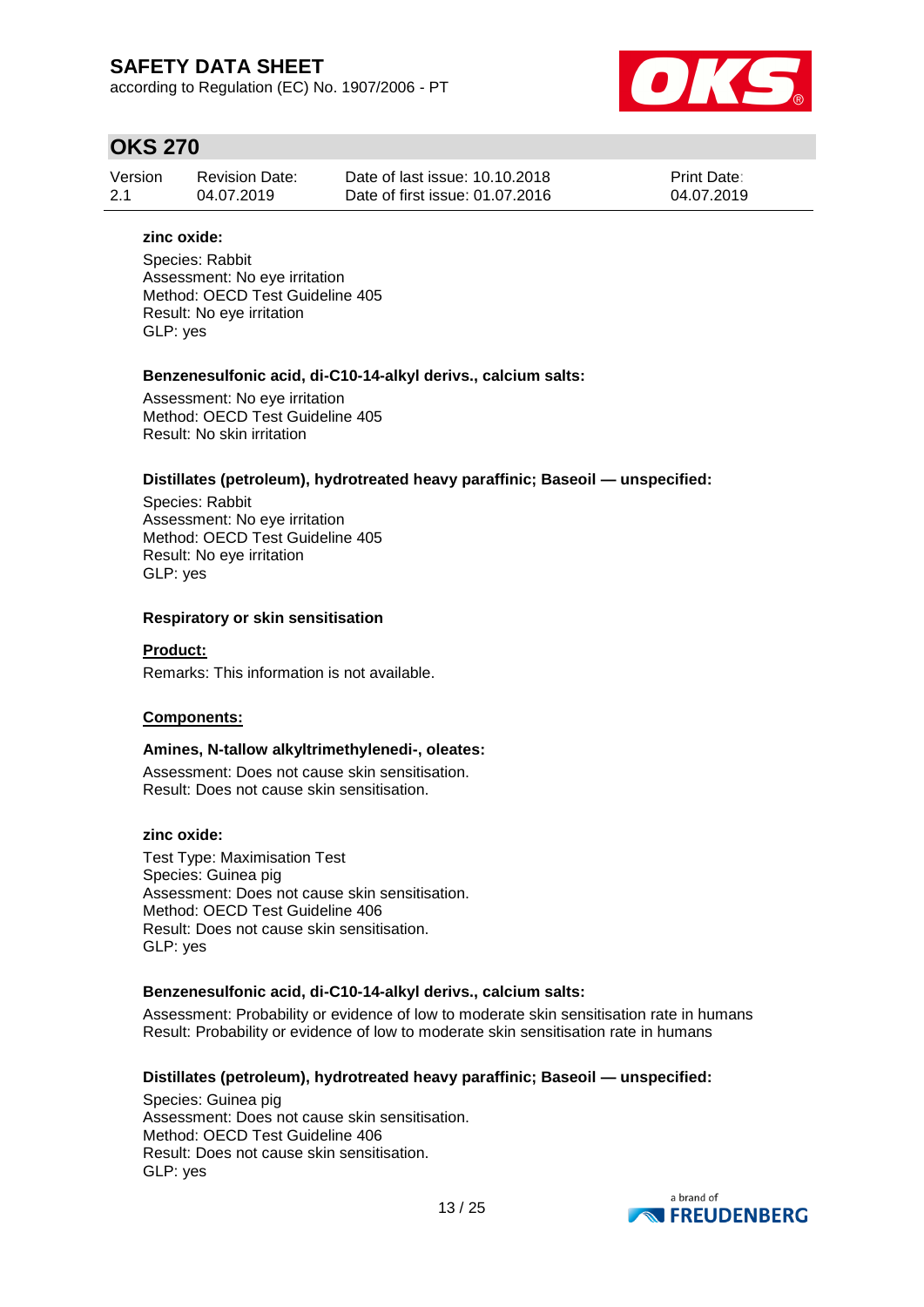according to Regulation (EC) No. 1907/2006 - PT



| Version<br>2.1  | <b>Revision Date:</b><br>04.07.2019             |            | Date of last issue: 10.10.2018<br>Date of first issue: 01.07.2016                                                                                                                                           | <b>Print Date:</b><br>04.07.2019 |
|-----------------|-------------------------------------------------|------------|-------------------------------------------------------------------------------------------------------------------------------------------------------------------------------------------------------------|----------------------------------|
|                 |                                                 |            |                                                                                                                                                                                                             |                                  |
|                 | <b>Germ cell mutagenicity</b>                   |            |                                                                                                                                                                                                             |                                  |
| <b>Product:</b> |                                                 |            |                                                                                                                                                                                                             |                                  |
|                 | Genotoxicity in vitro                           |            | : Remarks: No data available                                                                                                                                                                                |                                  |
|                 | Genotoxicity in vivo                            |            | : Remarks: No data available                                                                                                                                                                                |                                  |
|                 | Components:                                     |            |                                                                                                                                                                                                             |                                  |
|                 | Amines, N-tallow alkyltrimethylenedi-, oleates: |            |                                                                                                                                                                                                             |                                  |
| sessment        | Germ cell mutagenicity-As-                      | $\sim 100$ | Tests on bacterial or mammalian cell cultures did not show<br>mutagenic effects.                                                                                                                            |                                  |
| zinc oxide:     |                                                 |            |                                                                                                                                                                                                             |                                  |
| sessment        | Germ cell mutagenicity-As-                      |            | Tests on bacterial or mammalian cell cultures did not show<br>mutagenic effects.                                                                                                                            |                                  |
|                 |                                                 |            | Benzenesulfonic acid, di-C10-14-alkyl derivs., calcium salts:                                                                                                                                               |                                  |
|                 | Genotoxicity in vitro                           |            | Test Type: Microbial mutagenesis assay (Ames test)<br>Species: Salmonella typhimurium<br>Metabolic activation: with and without metabolic activation<br>Method: OECD Test Guideline 471<br>Result: negative |                                  |
|                 | Carcinogenicity                                 |            |                                                                                                                                                                                                             |                                  |
| Product:        |                                                 |            |                                                                                                                                                                                                             |                                  |
|                 | Remarks: No data available                      |            |                                                                                                                                                                                                             |                                  |
|                 | Components:                                     |            |                                                                                                                                                                                                             |                                  |
|                 |                                                 |            | distillates (petroleum), hydrotreated heavy paraffinic:                                                                                                                                                     |                                  |
| ment            | Carcinogenicity - Assess- :                     |            | Not classifiable as a human carcinogen.                                                                                                                                                                     |                                  |
|                 | Amines, N-tallow alkyltrimethylenedi-, oleates: |            |                                                                                                                                                                                                             |                                  |
| ment            |                                                 |            | Carcinogenicity - Assess- : No evidence of carcinogenicity in animal studies.                                                                                                                               |                                  |
| zinc oxide:     |                                                 |            |                                                                                                                                                                                                             |                                  |
| ment            |                                                 |            | Carcinogenicity - Assess- : Not classifiable as a human carcinogen.                                                                                                                                         |                                  |
|                 |                                                 |            | Distillates (petroleum), hydrotreated heavy paraffinic; Baseoil - unspecified:                                                                                                                              |                                  |

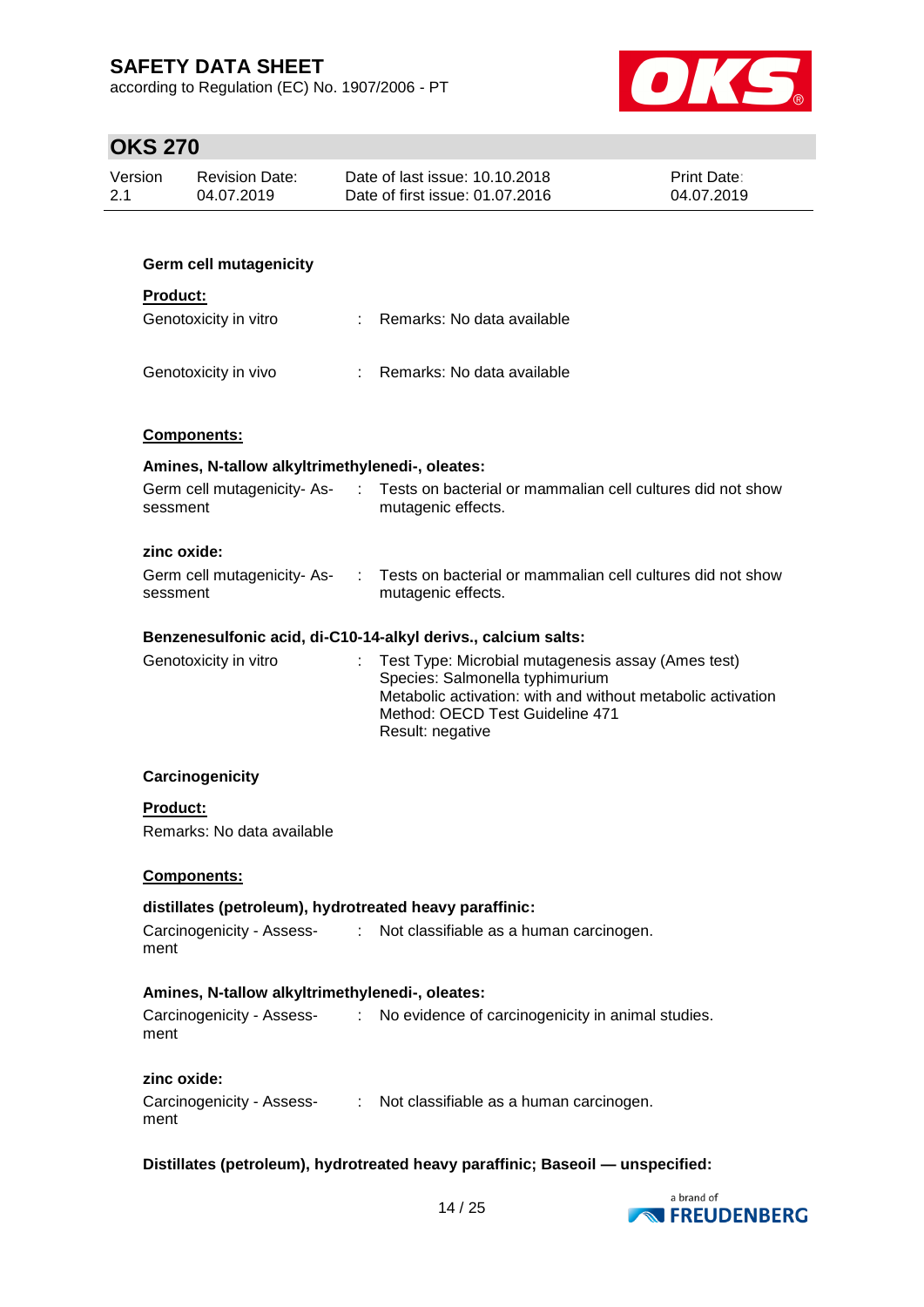according to Regulation (EC) No. 1907/2006 - PT



# **OKS 270**

| Carcinogenicity - Assess- : Not classifiable as a human carcinogen.<br>ment<br><b>Reproductive toxicity</b><br><b>Product:</b><br>Effects on fertility<br>: Remarks: No data available<br>: Remarks: No data available<br>Effects on foetal develop-<br>ment<br>Components:<br>Amines, N-tallow alkyltrimethylenedi-, oleates:<br>Reproductive toxicity - As- :<br>No toxicity to reproduction<br>No toxicity to reproduction<br>sessment<br>zinc oxide:<br>: No toxicity to reproduction<br>Reproductive toxicity - As-<br>No toxicity to reproduction<br>sessment |  |  |  |  |  |  |
|---------------------------------------------------------------------------------------------------------------------------------------------------------------------------------------------------------------------------------------------------------------------------------------------------------------------------------------------------------------------------------------------------------------------------------------------------------------------------------------------------------------------------------------------------------------------|--|--|--|--|--|--|
|                                                                                                                                                                                                                                                                                                                                                                                                                                                                                                                                                                     |  |  |  |  |  |  |
|                                                                                                                                                                                                                                                                                                                                                                                                                                                                                                                                                                     |  |  |  |  |  |  |
|                                                                                                                                                                                                                                                                                                                                                                                                                                                                                                                                                                     |  |  |  |  |  |  |
|                                                                                                                                                                                                                                                                                                                                                                                                                                                                                                                                                                     |  |  |  |  |  |  |
|                                                                                                                                                                                                                                                                                                                                                                                                                                                                                                                                                                     |  |  |  |  |  |  |
|                                                                                                                                                                                                                                                                                                                                                                                                                                                                                                                                                                     |  |  |  |  |  |  |
|                                                                                                                                                                                                                                                                                                                                                                                                                                                                                                                                                                     |  |  |  |  |  |  |
|                                                                                                                                                                                                                                                                                                                                                                                                                                                                                                                                                                     |  |  |  |  |  |  |
|                                                                                                                                                                                                                                                                                                                                                                                                                                                                                                                                                                     |  |  |  |  |  |  |
|                                                                                                                                                                                                                                                                                                                                                                                                                                                                                                                                                                     |  |  |  |  |  |  |
| Benzenesulfonic acid, di-C10-14-alkyl derivs., calcium salts:                                                                                                                                                                                                                                                                                                                                                                                                                                                                                                       |  |  |  |  |  |  |
| Reproductive toxicity - As- :<br>No toxicity to reproduction                                                                                                                                                                                                                                                                                                                                                                                                                                                                                                        |  |  |  |  |  |  |
| No toxicity to reproduction<br>sessment                                                                                                                                                                                                                                                                                                                                                                                                                                                                                                                             |  |  |  |  |  |  |
| Distillates (petroleum), hydrotreated heavy paraffinic; Baseoil - unspecified:                                                                                                                                                                                                                                                                                                                                                                                                                                                                                      |  |  |  |  |  |  |
| Reproductive toxicity - As- : No toxicity to reproduction<br>sessment                                                                                                                                                                                                                                                                                                                                                                                                                                                                                               |  |  |  |  |  |  |
| <b>STOT - single exposure</b>                                                                                                                                                                                                                                                                                                                                                                                                                                                                                                                                       |  |  |  |  |  |  |
| Components:                                                                                                                                                                                                                                                                                                                                                                                                                                                                                                                                                         |  |  |  |  |  |  |
| Amines, N-tallow alkyltrimethylenedi-, oleates:                                                                                                                                                                                                                                                                                                                                                                                                                                                                                                                     |  |  |  |  |  |  |
| Assessment: The substance or mixture is not classified as specific target organ toxicant, single<br>exposure.                                                                                                                                                                                                                                                                                                                                                                                                                                                       |  |  |  |  |  |  |
| zinc oxide:                                                                                                                                                                                                                                                                                                                                                                                                                                                                                                                                                         |  |  |  |  |  |  |
| Assessment: The substance or mixture is not classified as specific target organ toxicant, single<br>exposure.                                                                                                                                                                                                                                                                                                                                                                                                                                                       |  |  |  |  |  |  |

### **STOT - repeated exposure**

### **Components:**

### **Amines, N-tallow alkyltrimethylenedi-, oleates:**

Exposure routes: Ingestion Assessment: May cause damage to organs through prolonged or repeated exposure.

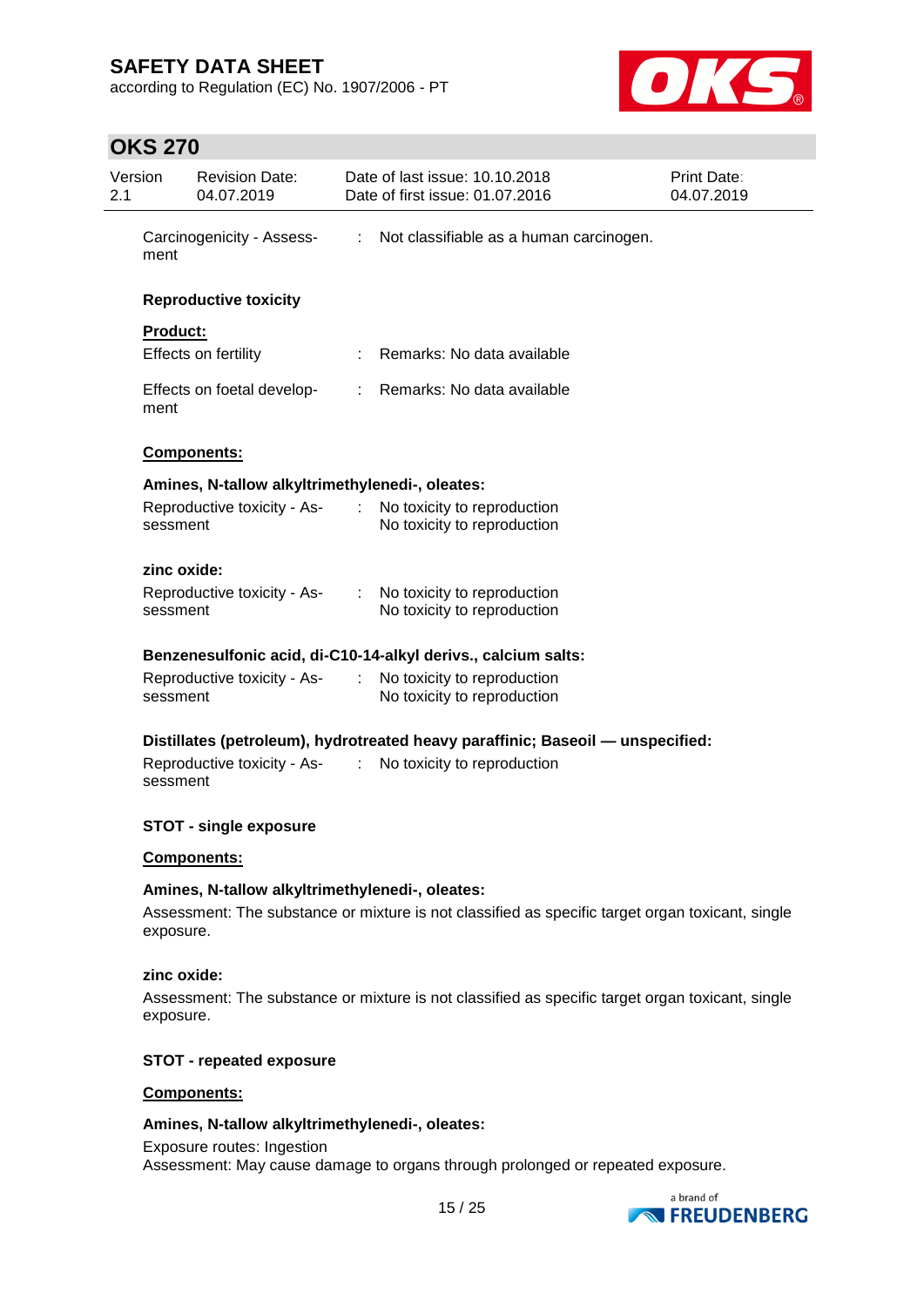according to Regulation (EC) No. 1907/2006 - PT



## **OKS 270**

| Version | Revision Date: | Date of last issue: 10.10.2018  | <b>Print Date:</b> |
|---------|----------------|---------------------------------|--------------------|
| 2.1     | 04.07.2019     | Date of first issue: 01.07.2016 | 04.07.2019         |

### **zinc oxide:**

Assessment: The substance or mixture is not classified as specific target organ toxicant, repeated exposure.

#### **Repeated dose toxicity**

### **Product:**

Remarks: This information is not available.

### **Aspiration toxicity**

**Product:** This information is not available.

#### **Components:**

### **distillates (petroleum), hydrotreated heavy paraffinic:**

May be fatal if swallowed and enters airways.

May be harmful if swallowed and enters airways.

#### **zinc oxide:**

No aspiration toxicity classification

#### **Distillates (petroleum), hydrotreated heavy paraffinic; Baseoil — unspecified:**

No aspiration toxicity classification

#### **Further information**

#### **Product:**

Remarks: Information given is based on data on the components and the toxicology of similar products.

#### **Components:**

#### **distillates (petroleum), hydrotreated heavy paraffinic:**

Remarks: Information given is based on data on the components and the toxicology of similar products.

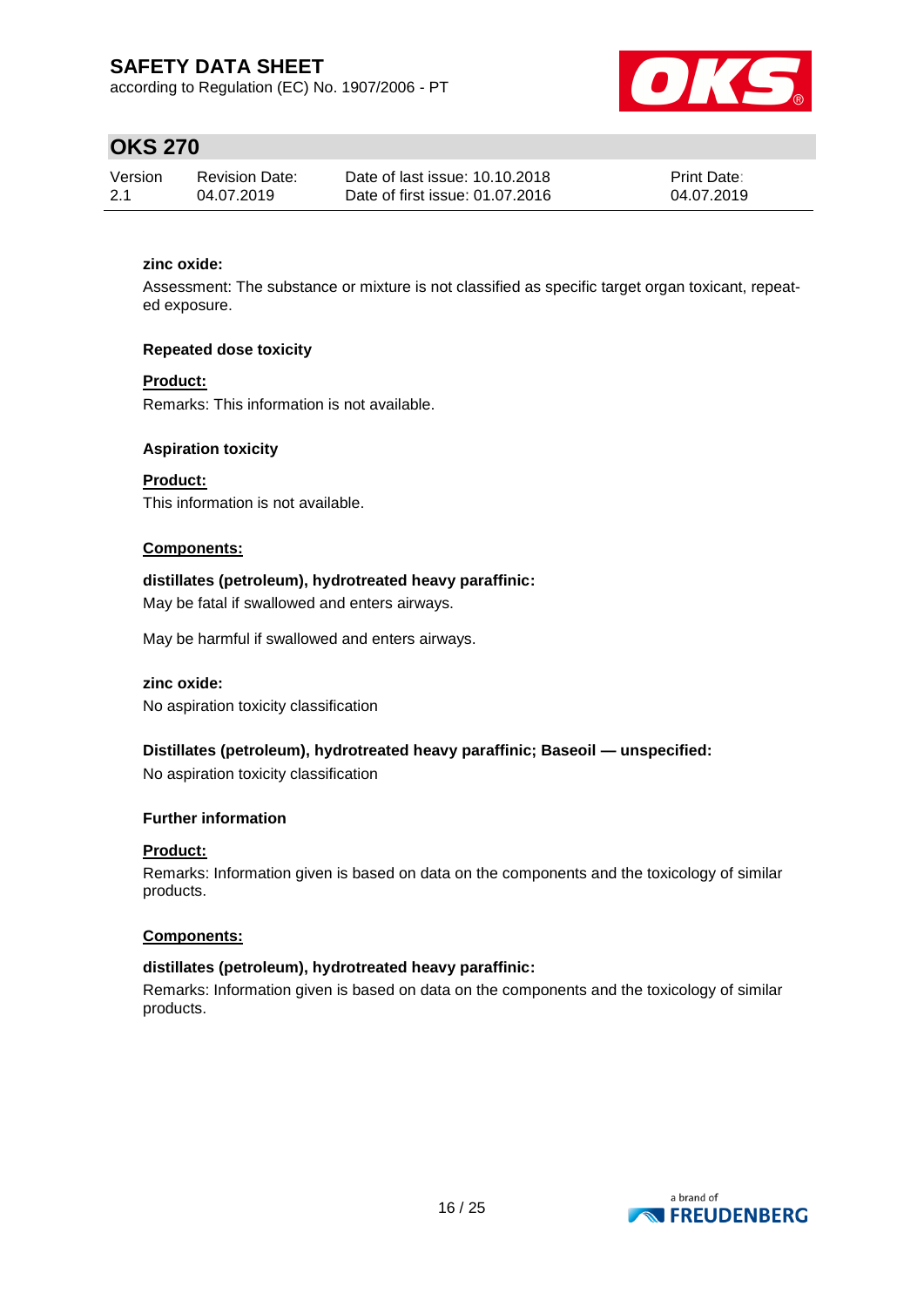according to Regulation (EC) No. 1907/2006 - PT



# **OKS 270**

| Version | <b>Revision Date:</b> | Date of last issue: 10.10.2018  | <b>Print Date:</b> |
|---------|-----------------------|---------------------------------|--------------------|
| 2.1     | 04.07.2019            | Date of first issue: 01.07.2016 | 04.07.2019         |

### **SECTION 12: Ecological information**

#### **12.1 Toxicity**

| <b>Product:</b>                                                                  |                                                                                                                                                                |
|----------------------------------------------------------------------------------|----------------------------------------------------------------------------------------------------------------------------------------------------------------|
| Toxicity to fish                                                                 | Remarks: Very toxic to aquatic organisms.                                                                                                                      |
| Toxicity to daphnia and other :<br>aquatic invertebrates                         | Remarks: No data available                                                                                                                                     |
| Toxicity to algae                                                                | Remarks: No data available                                                                                                                                     |
| Toxicity to microorganisms                                                       | Remarks: No data available                                                                                                                                     |
| <b>Components:</b>                                                               |                                                                                                                                                                |
| Amines, N-tallow alkyltrimethylenedi-, oleates:                                  |                                                                                                                                                                |
| Toxicity to fish                                                                 | LC50 (Danio rerio (zebra fish)): $> 0,1 - 1$ mg/l<br>Exposure time: 96 h<br>Method: OECD Test Guideline 203                                                    |
| aquatic invertebrates                                                            | Toxicity to daphnia and other : EC50 (Daphnia magna (Water flea)): > 0,1 - 1 mg/l<br>Exposure time: 48 h                                                       |
| Toxicity to algae                                                                | EC50 (Pseudokirchneriella subcapitata (green algae)): > 0,01<br>$-0,1$ mg/l<br>Exposure time: 72 h<br>Method: OECD Test Guideline 201                          |
| M-Factor (Short-term (acute) :<br>aquatic hazard)                                | 10                                                                                                                                                             |
| Toxicity to daphnia and other :<br>aquatic invertebrates (Chron-<br>ic toxicity) | $EC10:$ > 0,1 - 1 mg/l<br>Exposure time: 21 d<br>Species: Daphnia magna (Water flea)<br><b>Test Type: Reproduction Test</b><br>Method: OECD Test Guideline 211 |
| M-Factor (Long-term (chron- :<br>ic) aquatic hazard)                             | -1                                                                                                                                                             |
| <b>Ecotoxicology Assessment</b><br>Short-term (acute) aquatic<br>hazard          | : Very toxic to aquatic life.                                                                                                                                  |

**zinc oxide:**

hazard



Long-term (chronic) aquatic : Very toxic to aquatic life with long lasting effects.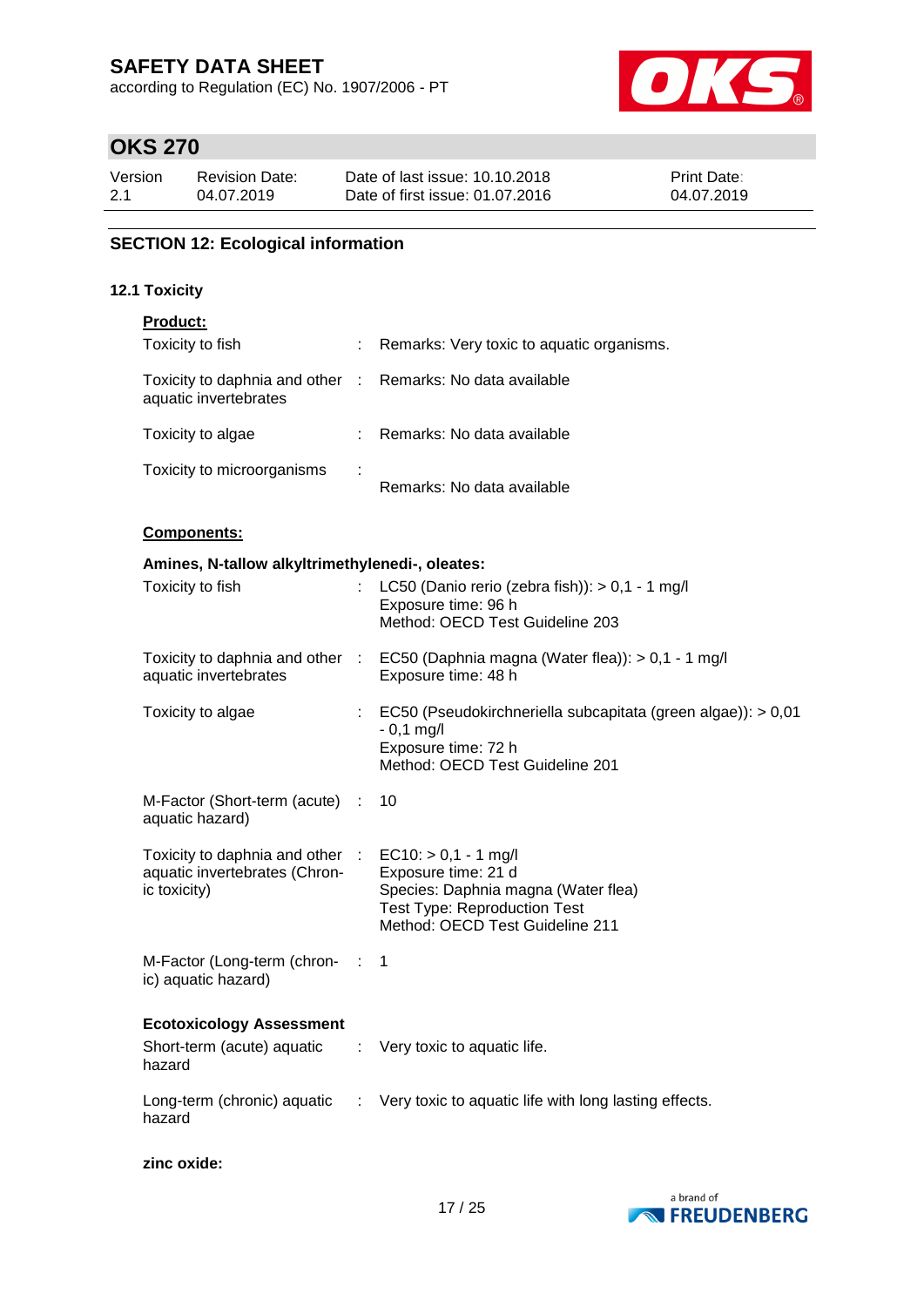according to Regulation (EC) No. 1907/2006 - PT



| Version<br>2.1 |              | <b>Revision Date:</b><br>04.07.2019                              | Date of last issue: 10.10.2018<br>Date of first issue: 01.07.2016                                                                                                   | <b>Print Date:</b><br>04.07.2019 |
|----------------|--------------|------------------------------------------------------------------|---------------------------------------------------------------------------------------------------------------------------------------------------------------------|----------------------------------|
|                |              | Toxicity to fish                                                 | LC50 (Danio rerio (zebra fish)): 1,55 mg/l<br>Exposure time: 96 h<br>Test Type: static test                                                                         |                                  |
|                |              | Toxicity to daphnia and other :<br>aquatic invertebrates         | EC50 (Daphnia magna (Water flea)): 1 mg/l<br>Exposure time: 48 h<br>Test Type: static test<br>Method: OECD Test Guideline 202                                       |                                  |
|                |              | Toxicity to algae                                                | EC50 (Pseudokirchneriella subcapitata (green algae)): 0,136<br>mg/l<br>Exposure time: 72 h<br>Test Type: static test<br>Method: OECD Test Guideline 201<br>GLP: yes |                                  |
|                |              | M-Factor (Short-term (acute) :<br>aquatic hazard)                | -1                                                                                                                                                                  |                                  |
|                |              | Toxicity to microorganisms                                       | EC50 (activated sludge): > 1.000 mg/l<br>Exposure time: 3 h<br>Method: OECD Test Guideline 209<br>GLP: yes                                                          |                                  |
|                | ic toxicity) | Toxicity to daphnia and other :<br>aquatic invertebrates (Chron- | $0,04$ mg/l<br>Exposure time: 21 d<br>Species: Daphnia magna (Water flea)<br>Test Type: semi-static test<br>Method: OECD Test Guideline 211                         |                                  |
|                |              | M-Factor (Long-term (chron- : 1<br>ic) aquatic hazard)           |                                                                                                                                                                     |                                  |
|                |              |                                                                  | Benzenesulfonic acid, di-C10-14-alkyl derivs., calcium salts:                                                                                                       |                                  |
|                |              | Toxicity to fish                                                 | : LC50 (Oncorhynchus mykiss (rainbow trout)): > 100 mg/l<br>Exposure time: 96 h<br>Method: OECD Test Guideline 203                                                  |                                  |
|                |              | Toxicity to daphnia and other :<br>aquatic invertebrates         | (Daphnia magna (Water flea)): > 100 mg/l<br>Exposure time: 48 h<br>Method: OECD Test Guideline 202                                                                  |                                  |
|                |              | Toxicity to algae                                                | NOELR (Desmodesmus subspicatus (green algae)): 100 mg/l<br>Exposure time: 72 h<br>Method: OECD Test Guideline 201                                                   |                                  |
|                |              |                                                                  | EL50 (Desmodesmus subspicatus (green algae)): > 100 mg/l<br>Exposure time: 72 h<br>Method: OECD Test Guideline 201                                                  |                                  |
|                |              | Toxicity to microorganisms                                       | EC50 (activated sludge): > 10.000 mg/l<br>Exposure time: 3 h                                                                                                        |                                  |

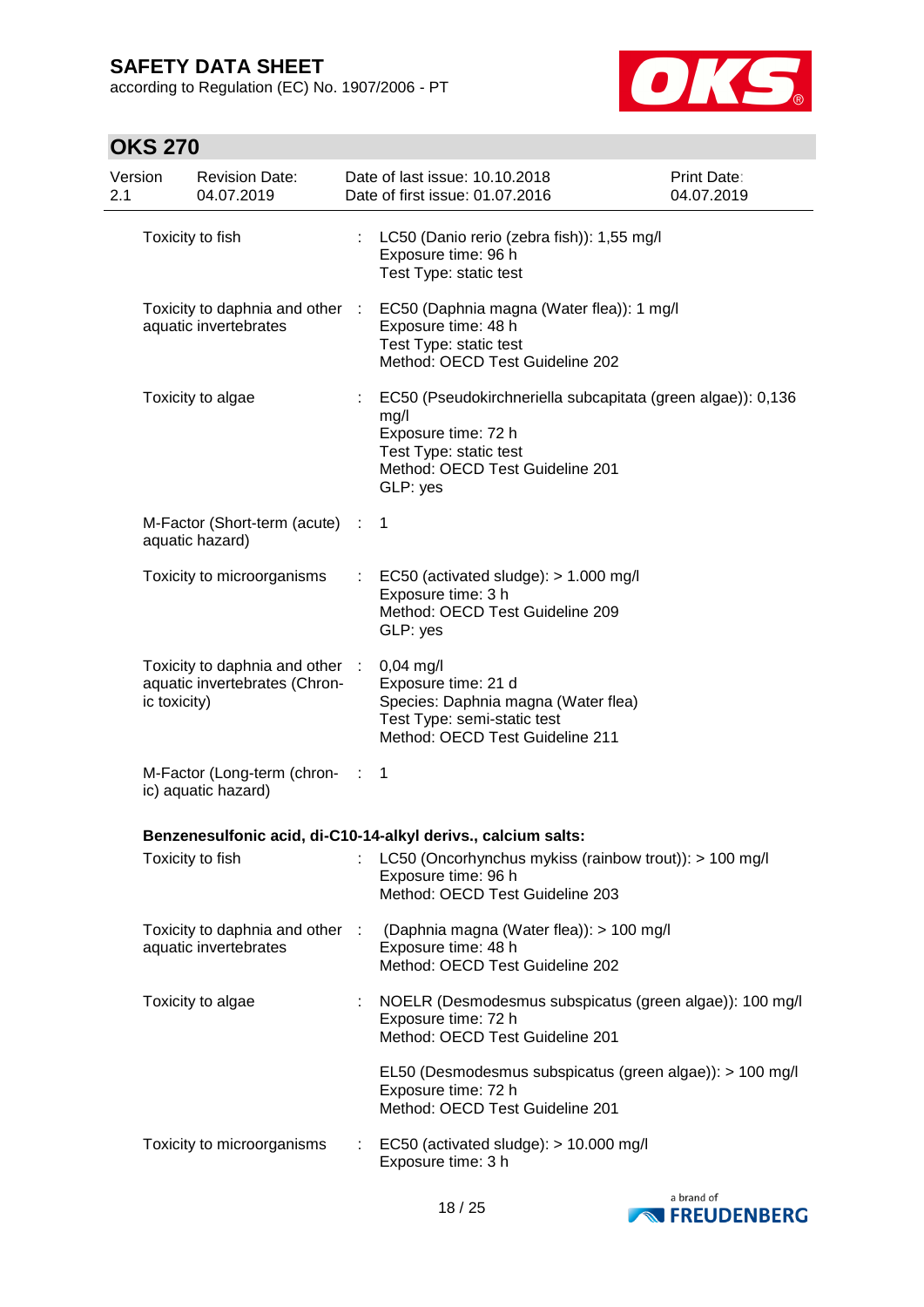according to Regulation (EC) No. 1907/2006 - PT



| <b>OKS 270</b>                                                                                                                                                                                                                                                |                                                               |                                                                  |                            |                                                                                                                                                           |                                  |  |  |
|---------------------------------------------------------------------------------------------------------------------------------------------------------------------------------------------------------------------------------------------------------------|---------------------------------------------------------------|------------------------------------------------------------------|----------------------------|-----------------------------------------------------------------------------------------------------------------------------------------------------------|----------------------------------|--|--|
| Version<br>2.1                                                                                                                                                                                                                                                |                                                               | <b>Revision Date:</b><br>04.07.2019                              |                            | Date of last issue: 10.10.2018<br>Date of first issue: 01.07.2016                                                                                         | <b>Print Date:</b><br>04.07.2019 |  |  |
|                                                                                                                                                                                                                                                               |                                                               |                                                                  |                            | Method: OECD Test Guideline 209                                                                                                                           |                                  |  |  |
| Distillates (petroleum), hydrotreated heavy paraffinic; Baseoil - unspecified:<br>Toxicity to fish<br>LC50 (Pimephales promelas (fathead minnow)): > 100 mg/l<br>Exposure time: 96 h<br>Test Type: static test<br>Method: OECD Test Guideline 203<br>GLP: yes |                                                               |                                                                  |                            |                                                                                                                                                           |                                  |  |  |
|                                                                                                                                                                                                                                                               |                                                               | Toxicity to daphnia and other :<br>aquatic invertebrates         |                            | EC50 (Daphnia magna (Water flea)): > 10.000 mg/l<br>Exposure time: 48 h<br>Test Type: Immobilization<br>Method: OECD Test Guideline 202<br>GLP: yes       |                                  |  |  |
|                                                                                                                                                                                                                                                               | ic toxicity)                                                  | Toxicity to daphnia and other :<br>aquatic invertebrates (Chron- |                            | NOEC: 10 mg/l<br>Exposure time: 21 d<br>Species: Daphnia magna (Water flea)<br>Test Type: semi-static test<br>Method: OECD Test Guideline 211<br>GLP: yes |                                  |  |  |
|                                                                                                                                                                                                                                                               |                                                               | 12.2 Persistence and degradability                               |                            |                                                                                                                                                           |                                  |  |  |
|                                                                                                                                                                                                                                                               | <b>Product:</b>                                               |                                                                  |                            |                                                                                                                                                           |                                  |  |  |
|                                                                                                                                                                                                                                                               |                                                               | Biodegradability                                                 | ÷                          | Remarks: No data available                                                                                                                                |                                  |  |  |
|                                                                                                                                                                                                                                                               | ity                                                           |                                                                  |                            | Physico-chemical removabil- : Remarks: No data available                                                                                                  |                                  |  |  |
|                                                                                                                                                                                                                                                               |                                                               | <b>Components:</b>                                               |                            |                                                                                                                                                           |                                  |  |  |
|                                                                                                                                                                                                                                                               |                                                               | Amines, N-tallow alkyltrimethylenedi-, oleates:                  |                            |                                                                                                                                                           |                                  |  |  |
|                                                                                                                                                                                                                                                               |                                                               | Biodegradability                                                 |                            | Result: rapidly biodegradable                                                                                                                             |                                  |  |  |
|                                                                                                                                                                                                                                                               | zinc oxide:                                                   |                                                                  |                            |                                                                                                                                                           |                                  |  |  |
|                                                                                                                                                                                                                                                               |                                                               | Biodegradability                                                 | $\mathcal{L}^{\text{max}}$ | Remarks: The methods for determining biodegradability are<br>not applicable to inorganic substances.                                                      |                                  |  |  |
|                                                                                                                                                                                                                                                               | Benzenesulfonic acid, di-C10-14-alkyl derivs., calcium salts: |                                                                  |                            |                                                                                                                                                           |                                  |  |  |
|                                                                                                                                                                                                                                                               |                                                               | Biodegradability                                                 |                            | Result: Not readily biodegradable.<br>Biodegradation: 8 %<br>Exposure time: 28 d<br>Method: OECD Test Guideline 301D                                      |                                  |  |  |
|                                                                                                                                                                                                                                                               |                                                               |                                                                  |                            | Distillates (petroleum), hydrotreated heavy paraffinic; Baseoil - unspecified:                                                                            |                                  |  |  |
|                                                                                                                                                                                                                                                               |                                                               | Biodegradability                                                 |                            | Test Type: aerobic<br>Inoculum: activated sludge<br>Result: Not rapidly biodegradable                                                                     |                                  |  |  |

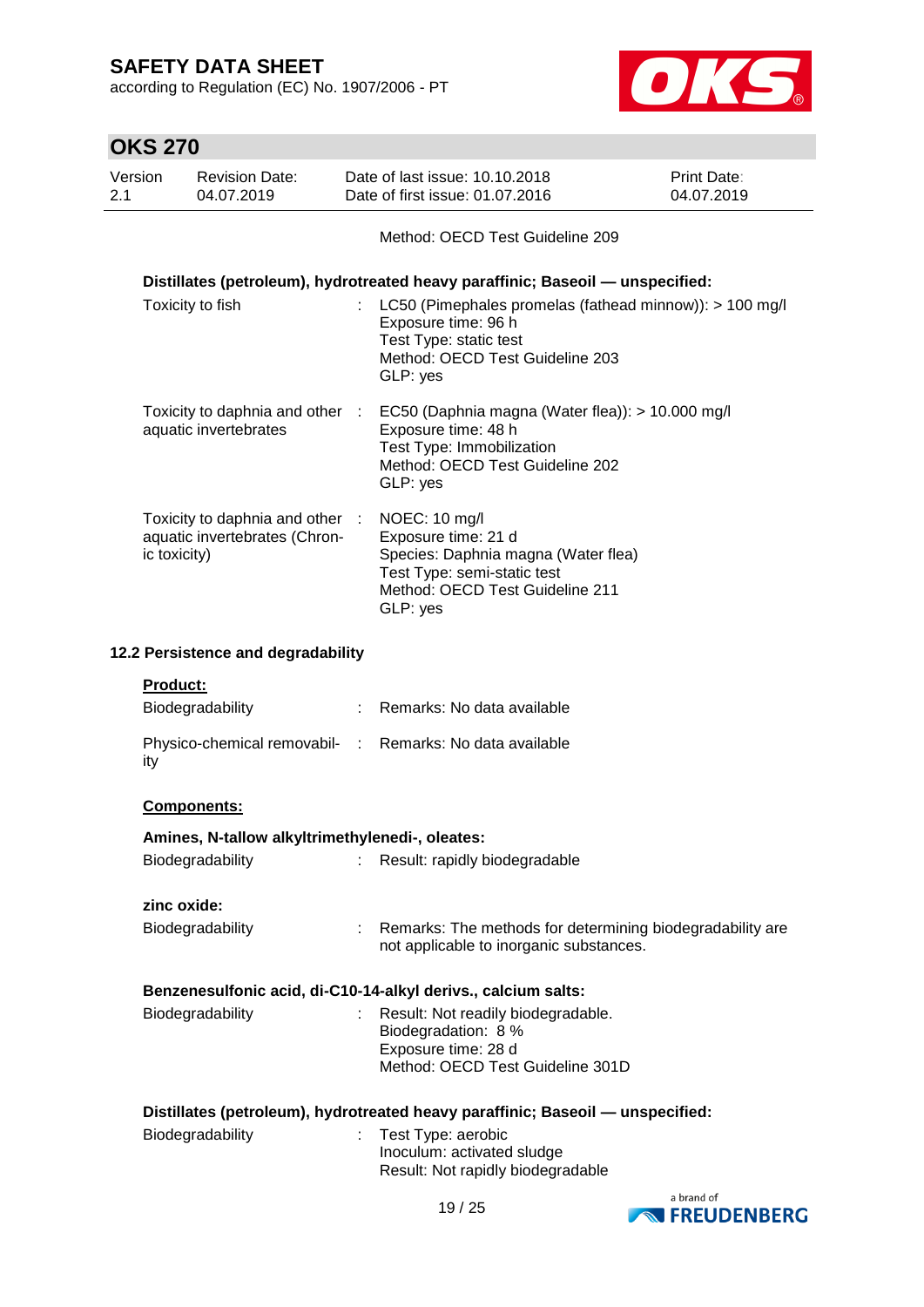according to Regulation (EC) No. 1907/2006 - PT



| Version<br>2.1 |                 | <b>Revision Date:</b><br>04.07.2019                |    | Date of last issue: 10.10.2018<br>Date of first issue: 01.07.2016                                                                                                                                                       | Print Date:<br>04.07.2019 |
|----------------|-----------------|----------------------------------------------------|----|-------------------------------------------------------------------------------------------------------------------------------------------------------------------------------------------------------------------------|---------------------------|
|                |                 |                                                    |    | Biodegradation: 3 %<br>Exposure time: 28 d<br>Method: OECD Test Guideline 301B<br>GLP: yes                                                                                                                              |                           |
|                |                 | 12.3 Bioaccumulative potential                     |    |                                                                                                                                                                                                                         |                           |
|                | Product:        |                                                    |    |                                                                                                                                                                                                                         |                           |
|                |                 | <b>Bioaccumulation</b>                             | t. | Remarks: This mixture contains no substance considered to<br>be persistent, bioaccumulating and toxic (PBT).<br>This mixture contains no substance considered to be very<br>persistent and very bioaccumulating (vPvB). |                           |
|                |                 | <b>Components:</b>                                 |    |                                                                                                                                                                                                                         |                           |
|                |                 | Amines, N-tallow alkyltrimethylenedi-, oleates:    |    |                                                                                                                                                                                                                         |                           |
|                |                 | <b>Bioaccumulation</b>                             |    | Remarks: Bioaccumulation is unlikely.                                                                                                                                                                                   |                           |
|                |                 |                                                    |    | Benzenesulfonic acid, di-C10-14-alkyl derivs., calcium salts:                                                                                                                                                           |                           |
|                |                 | <b>Bioaccumulation</b>                             |    | Bioconcentration factor (BCF): 70,8                                                                                                                                                                                     |                           |
|                |                 | Partition coefficient: n-<br>octanol/water         |    | log Pow: 26,22 (20 °C)                                                                                                                                                                                                  |                           |
|                |                 |                                                    |    | Distillates (petroleum), hydrotreated heavy paraffinic; Baseoil - unspecified:                                                                                                                                          |                           |
|                |                 | Partition coefficient: n-<br>octanol/water         |    | log Pow: > 2                                                                                                                                                                                                            |                           |
|                |                 | calcium distearate:                                |    |                                                                                                                                                                                                                         |                           |
|                |                 | Partition coefficient: n-<br>octanol/water         |    | log Pow: 0,8<br>Method: OECD Test Guideline 107                                                                                                                                                                         |                           |
|                |                 | 12.4 Mobility in soil                              |    |                                                                                                                                                                                                                         |                           |
|                | <b>Product:</b> |                                                    |    |                                                                                                                                                                                                                         |                           |
|                | Mobility        |                                                    |    | Remarks: No data available                                                                                                                                                                                              |                           |
|                |                 | Distribution among environ-<br>mental compartments |    | Remarks: No data available                                                                                                                                                                                              |                           |
|                |                 | 12.5 Results of PBT and vPvB assessment            |    |                                                                                                                                                                                                                         |                           |
|                | Product:        |                                                    |    |                                                                                                                                                                                                                         |                           |
|                | Assessment      |                                                    |    | This substance/mixture contains no components considered<br>to be either persistent, bioaccumulative and toxic (PBT), or<br>very persistent and very bioaccumulative (vPvB) at levels of<br>0.1% or higher              |                           |

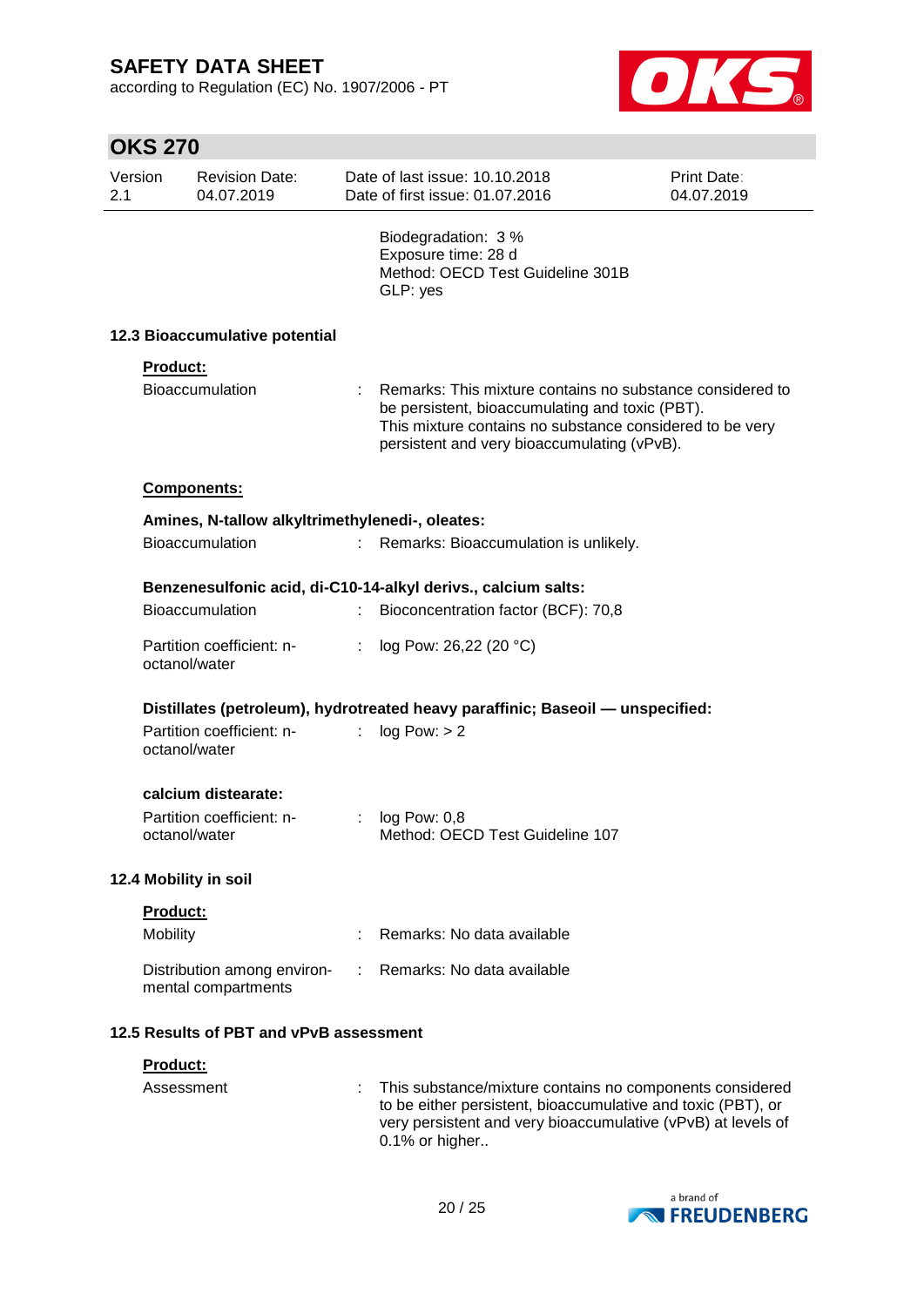according to Regulation (EC) No. 1907/2006 - PT



## **OKS 270**

| Version<br>2.1 |                            | <b>Revision Date:</b><br>04.07.2019             |                                                                                | Date of last issue: 10.10.2018<br>Date of first issue: 01.07.2016                                     | Print Date:<br>04.07.2019 |  |
|----------------|----------------------------|-------------------------------------------------|--------------------------------------------------------------------------------|-------------------------------------------------------------------------------------------------------|---------------------------|--|
|                |                            | <b>Components:</b>                              |                                                                                |                                                                                                       |                           |  |
|                |                            | Amines, N-tallow alkyltrimethylenedi-, oleates: |                                                                                |                                                                                                       |                           |  |
|                | Assessment                 |                                                 |                                                                                | Non-classified PBT substance. Non-classified vPvB sub-<br>stance.                                     |                           |  |
|                | zinc oxide:                |                                                 |                                                                                |                                                                                                       |                           |  |
|                | Assessment                 |                                                 |                                                                                | Remarks: Not applicable                                                                               |                           |  |
|                |                            |                                                 | Distillates (petroleum), hydrotreated heavy paraffinic; Baseoil - unspecified: |                                                                                                       |                           |  |
|                | Assessment                 |                                                 |                                                                                | Non-classified vPvB substance. Non-classified PBT sub-<br>stance.                                     |                           |  |
|                | 12.6 Other adverse effects |                                                 |                                                                                |                                                                                                       |                           |  |
|                | <b>Product:</b><br>mation  | Additional ecological infor-                    |                                                                                | : Very toxic to aquatic organisms, may cause long-term adverse<br>effects in the aquatic environment. |                           |  |

### **SECTION 13: Disposal considerations**

| 13.1 Waste treatment methods |                                                                                                                                                                                                                         |
|------------------------------|-------------------------------------------------------------------------------------------------------------------------------------------------------------------------------------------------------------------------|
| Product                      | The product should not be allowed to enter drains, water<br>÷<br>courses or the soil.<br>Do not dispose of with domestic refuse.<br>Dispose of as hazardous waste in compliance with local and<br>national regulations. |
|                              | Waste codes should be assigned by the user based on the<br>application for which the product was used.                                                                                                                  |
| Contaminated packaging       | Packaging that is not properly emptied must be disposed of as<br>the unused product.<br>Dispose of waste product or used containers according to<br>local regulations.                                                  |
|                              | The following Waste Codes are only suggestions:                                                                                                                                                                         |

### **SECTION 14: Transport information**

### **14.1 UN number**

| ADR  | $\therefore$ UN 3077 |
|------|----------------------|
| IMDG | $\therefore$ UN 3077 |
| IATA | $\therefore$ UN 3077 |

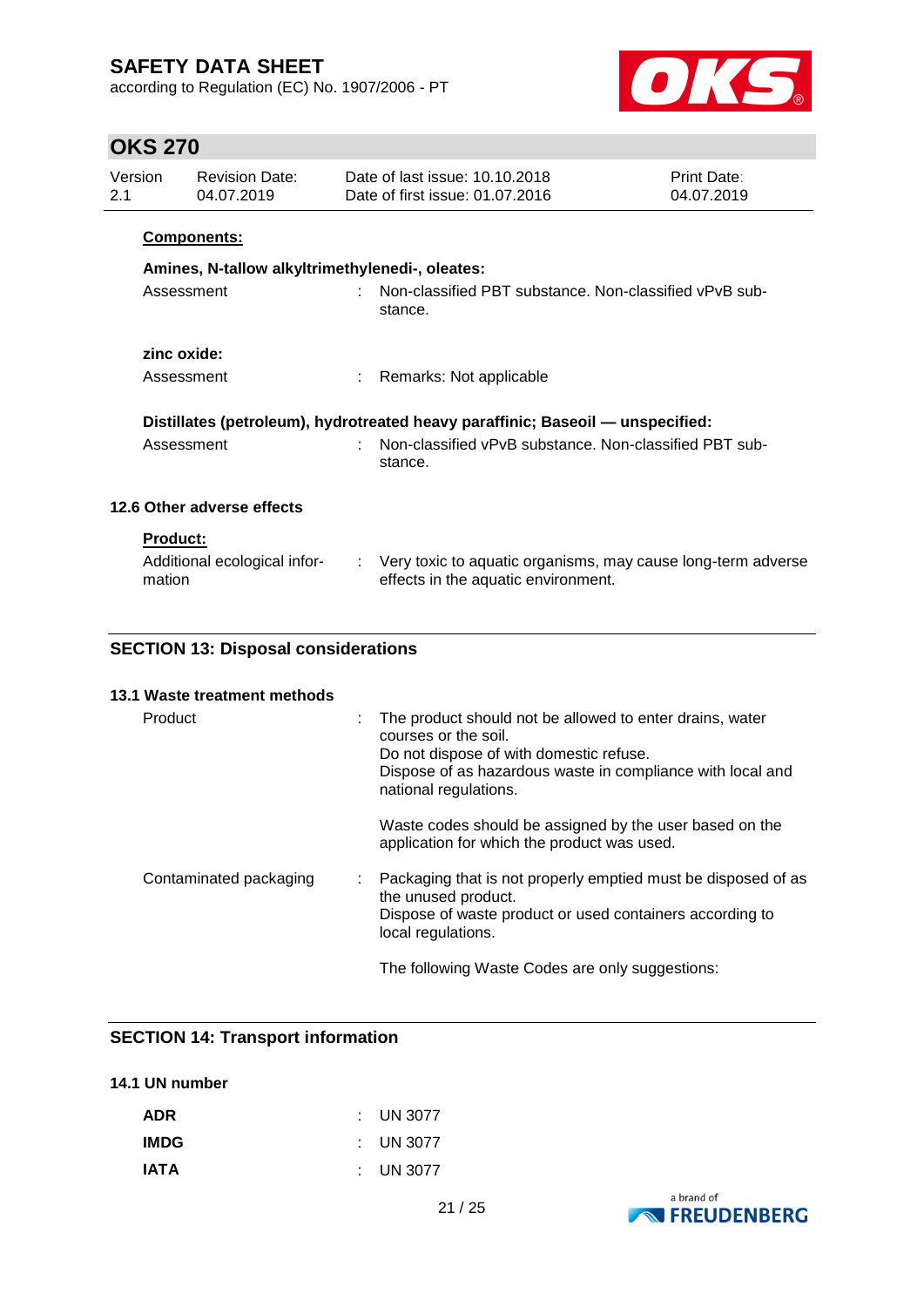according to Regulation (EC) No. 1907/2006 - PT



| Version<br>2.1 |                                   | <b>Revision Date:</b><br>04.07.2019                                                                  | Date of last issue: 10.10.2018<br>Date of first issue: 01.07.2016                 | Print Date:<br>04.07.2019 |
|----------------|-----------------------------------|------------------------------------------------------------------------------------------------------|-----------------------------------------------------------------------------------|---------------------------|
|                |                                   | 14.2 UN proper shipping name                                                                         |                                                                                   |                           |
|                | <b>ADR</b>                        |                                                                                                      | ENVIRONMENTALLY HAZARDOUS SUBSTANCE, SOLID,<br>N.O.S.<br>(fatty amine derivative) |                           |
|                | <b>IMDG</b>                       |                                                                                                      | ENVIRONMENTALLY HAZARDOUS SUBSTANCE, SOLID,<br>N.O.S.<br>(fatty amine derivative) |                           |
|                | <b>IATA</b>                       |                                                                                                      | Environmentally hazardous substance, solid, n.o.s.<br>(fatty amine derivative)    |                           |
|                |                                   | 14.3 Transport hazard class(es)                                                                      |                                                                                   |                           |
|                | <b>ADR</b>                        |                                                                                                      | 9                                                                                 |                           |
|                | <b>IMDG</b>                       |                                                                                                      | 9                                                                                 |                           |
|                | <b>IATA</b>                       |                                                                                                      | 9                                                                                 |                           |
|                |                                   | 14.4 Packing group                                                                                   |                                                                                   |                           |
|                | <b>ADR</b><br>Labels              | Packing group<br><b>Classification Code</b><br>Hazard Identification Number :                        | Ш<br>M7<br>90<br>9                                                                |                           |
|                | <b>IMDG</b><br>Labels<br>EmS Code | Packing group                                                                                        | $\mathbf{III}$<br>9<br>$F-A, S-F$                                                 |                           |
|                | aircraft)<br>Labels               | <b>IATA (Cargo)</b><br>Packing instruction (cargo<br>Packing instruction (LQ)<br>Packing group       | 956<br>Y956<br>III<br>Class 9 - Miscellaneous dangerous substances and articles   |                           |
|                | ger aircraft)<br>Labels           | <b>IATA (Passenger)</b><br>Packing instruction (passen-<br>Packing instruction (LQ)<br>Packing group | 956<br>Y956<br>Ш<br>Class 9 - Miscellaneous dangerous substances and articles     |                           |
|                |                                   | <b>14.5 Environmental hazards</b>                                                                    |                                                                                   |                           |
|                | <b>ADR</b>                        | Environmentally hazardous                                                                            | yes                                                                               |                           |
|                | <b>IMDG</b>                       | Marine pollutant                                                                                     | yes                                                                               |                           |
|                |                                   | <b>IATA (Passenger)</b><br>Environmentally hazardous                                                 | yes                                                                               |                           |
|                |                                   | <b>IATA (Cargo)</b>                                                                                  |                                                                                   |                           |

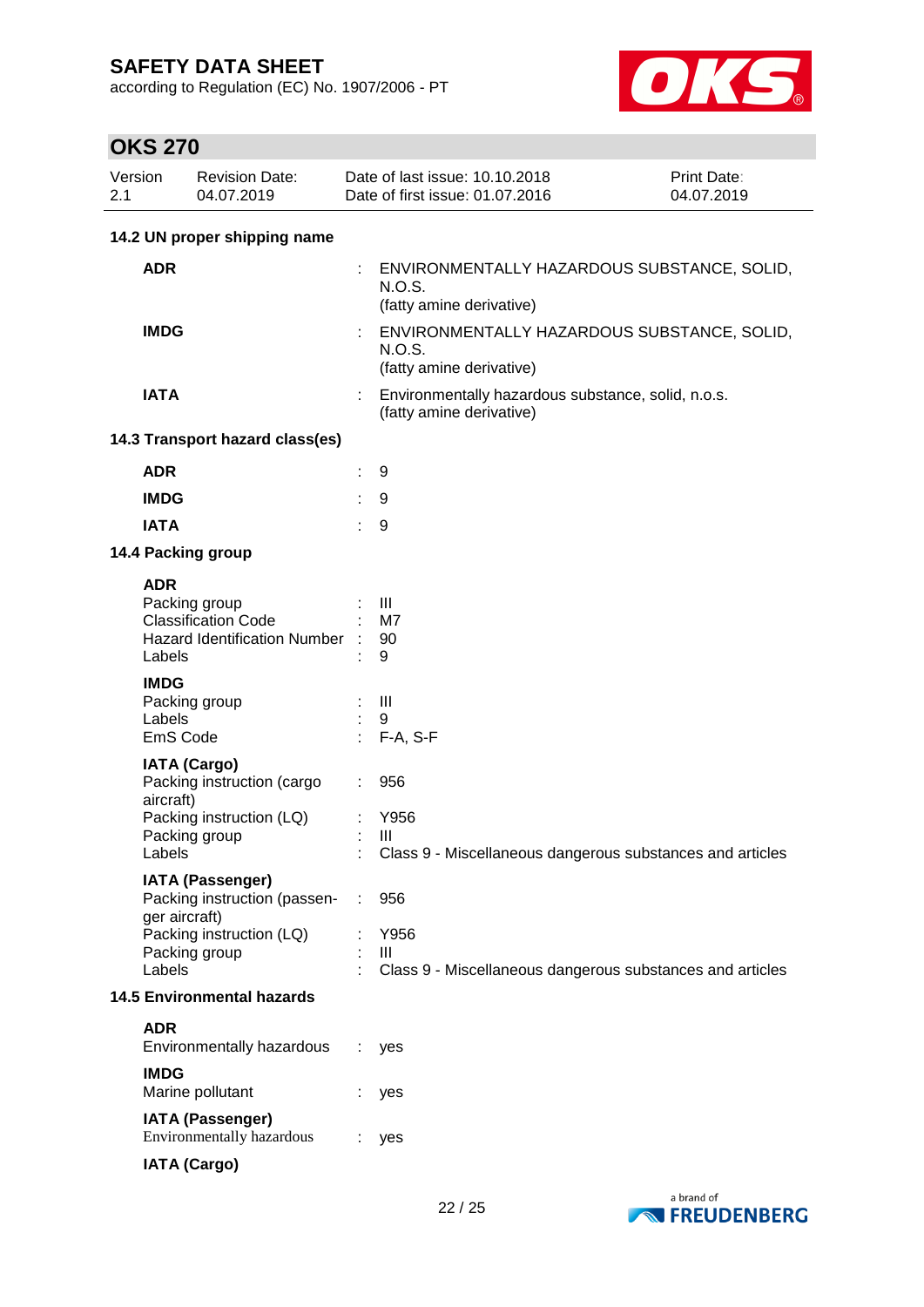according to Regulation (EC) No. 1907/2006 - PT



### **OKS 270**

| Version | <b>Revision Date:</b> | Date of last issue: 10.10.2018  | <b>Print Date:</b> |
|---------|-----------------------|---------------------------------|--------------------|
| 2.1     | 04.07.2019            | Date of first issue: 01.07.2016 | 04.07.2019         |
|         |                       |                                 |                    |

Environmentally hazardous : yes

#### **14.6 Special precautions for user**

No special precautions required.

#### **14.7 Transport in bulk according to Annex II of Marpol and the IBC Code**

Remarks : Not applicable for product as supplied.

### **SECTION 15: Regulatory information**

#### **15.1 Safety, health and environmental regulations/legislation specific for the substance or mixture**

| REACH - Candidate List of Substances of Very High<br>Concern for Authorisation (Article 59).                                                         | : This product does not contain sub-<br>stances of very high concern (Regu-<br>lation (EC) No 1907/2006 (REACH),<br>Article 57). |  |
|------------------------------------------------------------------------------------------------------------------------------------------------------|----------------------------------------------------------------------------------------------------------------------------------|--|
| REACH - List of substances subject to authorisation<br>(Annex XIV)                                                                                   | Not applicable                                                                                                                   |  |
| Regulation (EC) No 1005/2009 on substances that de-<br>plete the ozone layer                                                                         | $:$ Not applicable                                                                                                               |  |
| Regulation (EC) No 850/2004 on persistent organic pol-<br>lutants                                                                                    | Not applicable                                                                                                                   |  |
| Regulation (EC) No 649/2012 of the European Parlia-<br>ment and the Council concerning the export and import<br>of dangerous chemicals               | $:$ Not applicable                                                                                                               |  |
| REACH - Restrictions on the manufacture, placing on<br>the market and use of certain dangerous substances,<br>preparations and articles (Annex XVII) | $:$ Not applicable                                                                                                               |  |

#### E1

Seveso III: Directive 2012/18/EU of the European Parliament and of the Council on the control of major-accident hazards involving dangerous substances. Quantity 1 Quantity 2

| <b>F1</b>                  | ENVIRONMENTAL<br>HAZARDS                                                                                                                       | 100t | 200t |
|----------------------------|------------------------------------------------------------------------------------------------------------------------------------------------|------|------|
| Volatile organic compounds | : Directive 2010/75/EU of 24 November 2010 on industrial<br>emissions (integrated pollution prevention and control)<br>Remarks: Not applicable |      |      |

#### **15.2 Chemical safety assessment**

This information is not available.

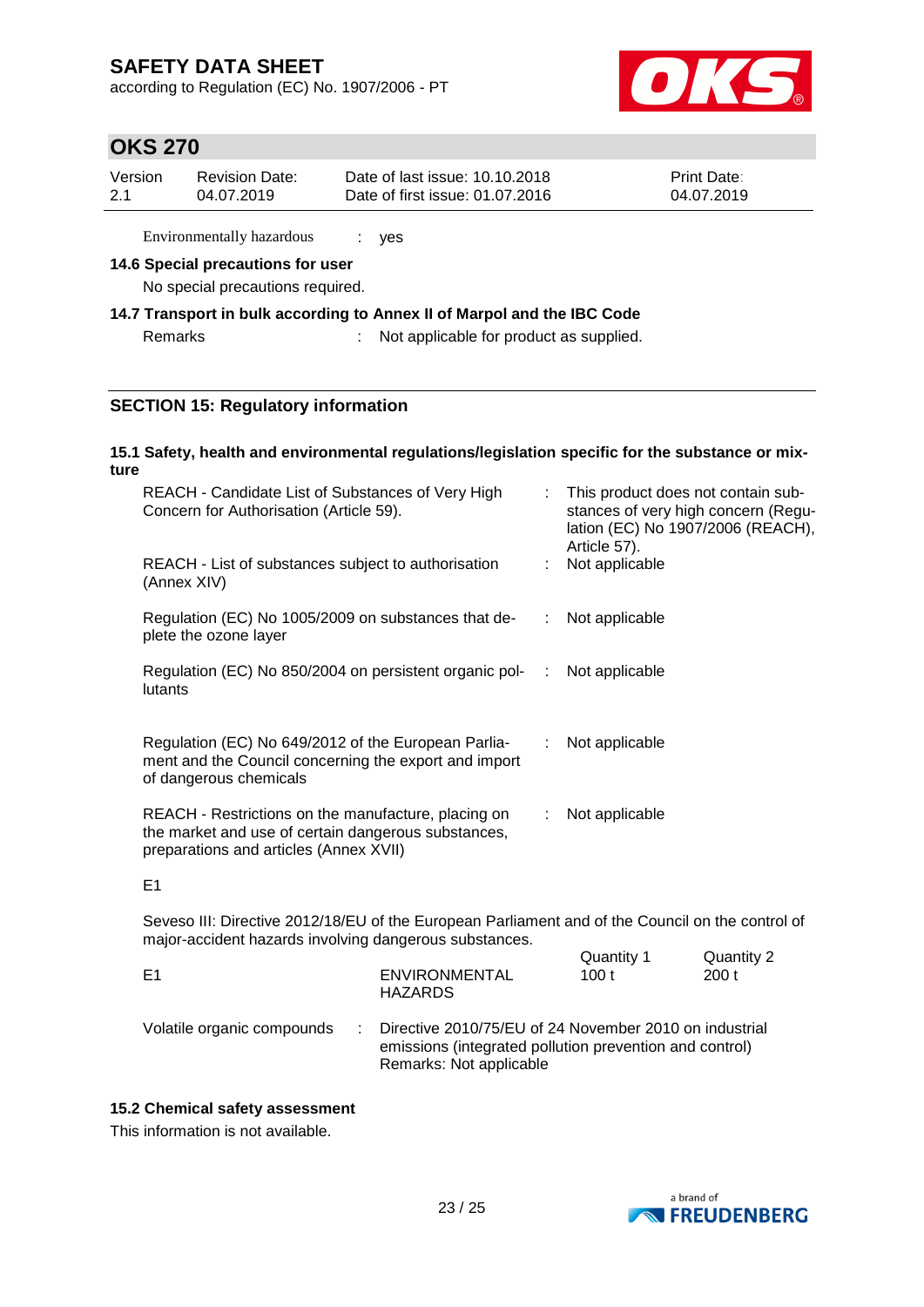according to Regulation (EC) No. 1907/2006 - PT



### **OKS 270**

| Version | Revision Date: | Date of last issue: 10.10.2018  | <b>Print Date:</b> |
|---------|----------------|---------------------------------|--------------------|
| 2.1     | 04.07.2019     | Date of first issue: 01.07.2016 | 04.07.2019         |

### **SECTION 16: Other information**

| <b>Full text of H-Statements</b> |                                                                                    |
|----------------------------------|------------------------------------------------------------------------------------|
| H <sub>304</sub>                 | May be fatal if swallowed and enters airways.                                      |
| H315                             | Causes skin irritation.                                                            |
| H317                             | : May cause an allergic skin reaction.                                             |
| H319                             | : Causes serious eye irritation.                                                   |
| H373                             | May cause damage to organs through prolonged or repeated<br>exposure if swallowed. |
| H400                             | : Very toxic to aquatic life.                                                      |
| H410                             | : Very toxic to aquatic life with long lasting effects.                            |

**Full text of other abbreviations**

Note H : The classification and labelling shown for this substance applies to the hazardous property(ies) indicated by the hazard statement(s) in combination with the hazard class(es) and category(ies) shown. The requirements of Article 4 for manufacturers, importers or downstream users of this substance apply to all other hazard classes and categories. For hazard classes where the route of exposure or the nature of the effects leads to a differentiation of the classification of the hazard class, the manufacturer, importer or downstream user is required to consider the routes of exposure or the nature of the effects not already considered. The final label shall follow the requirements of Article 17 and of section 1.2 of Annex I. Note L **interpretent in the classification as a carcinogen need not apply if it can be** shown that the substance contains less than 3 % DMSO extract as measured by IP 346 "Determination of polycyclic aromatics in unused lubricating base oils and asphaltene free petroleum fractions - Dimethyl sulphoxide extraction refractive index method", Institute of Petroleum, London. This note applies only to certain complex oil-derived substances in Part 3.

ADN - European Agreement concerning the International Carriage of Dangerous Goods by Inland Waterways; ADR - European Agreement concerning the International Carriage of Dangerous Goods by Road; AICS - Australian Inventory of Chemical Substances; ASTM - American Society for the Testing of Materials; bw - Body weight; CLP - Classification Labelling Packaging Regulation; Regulation (EC) No 1272/2008; CMR - Carcinogen, Mutagen or Reproductive Toxicant; DIN - Standard of the German Institute for Standardisation; DSL - Domestic Substances List (Canada); ECHA - European Chemicals Agency; EC-Number - European Community number; ECx - Concentration associated with x% response; ELx - Loading rate associated with x% response; EmS - Emergency Schedule; ENCS - Existing and New Chemical Substances (Japan); ErCx - Concentration associated with x% growth rate response; GHS - Globally Harmonized System; GLP - Good Laboratory Practice; IARC - International Agency for Research on Cancer; IATA - International Air Transport Association; IBC - International Code for the Construction and Equip-